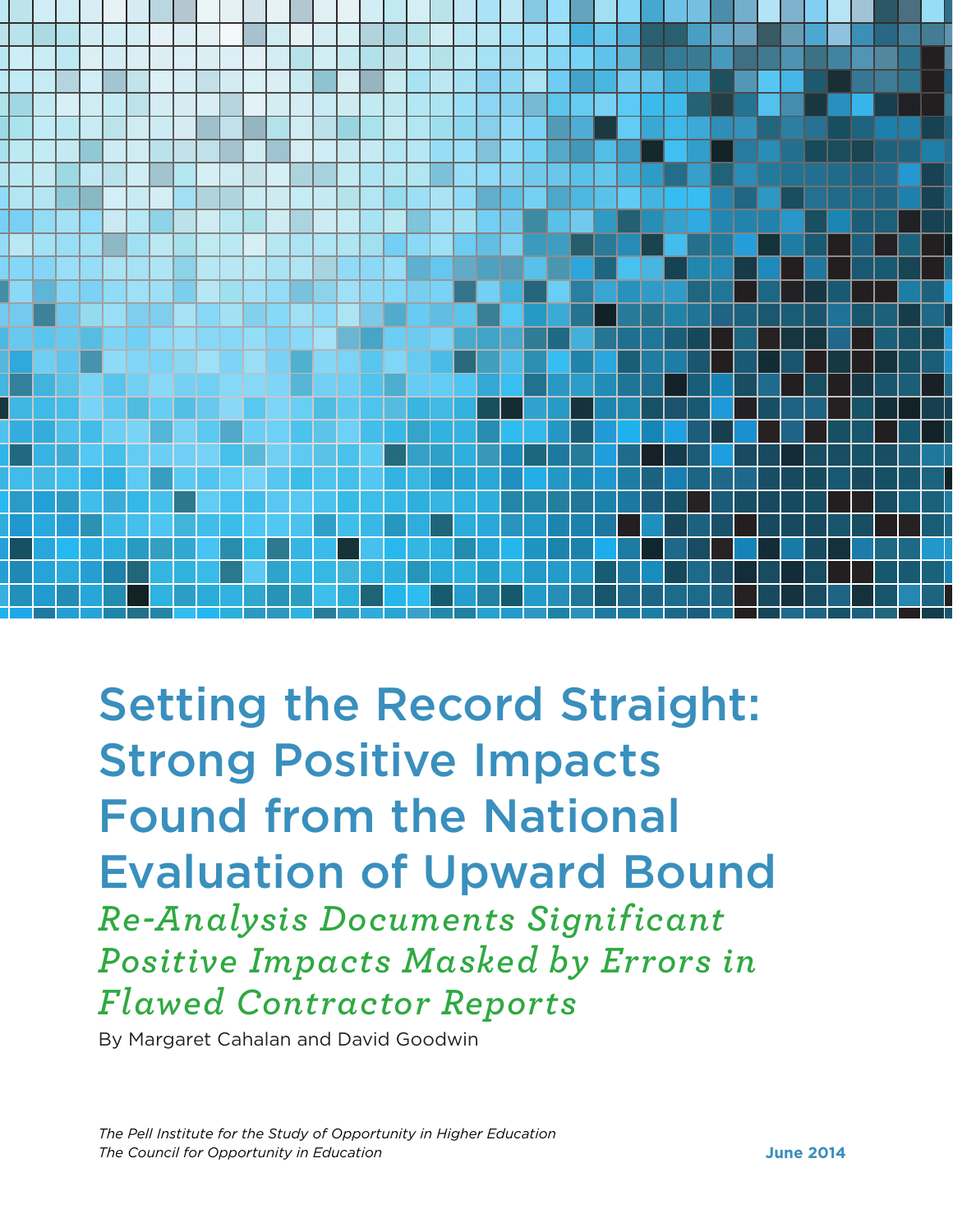## The Pell Institute

The Pell Institute for the Study of Opportunity in Higher Education conducts and disseminates research and policy analysis to encourage policymakers, educators and the public to improve educational opportunities and outcomes of low-income, first-generation, and disabled college students.

The Pell Institute for the Study of Opportunity in Higher Education 1025 Vermont Avenue, NW Washington, DC 20005

www.pellinstitute.org

*Sponsored by the Council for Opportunity in Education*

## Council for Opportunity in Education

The Mission of the Council is to advance and defend the ideal of equal educational opportunity in postsecondary education. As such, the focus of the Council is assuring that the least advantaged segments of the American population have a realistic chance to enter and graduate from a postsecondary institution.

## *Acknowledgements*

*All tabulations and views reported in this paper are the sole responsibility of the authors. Data in this report are based on the National Evaluation of Upward Bound conducted under three contracts from the Department of Education to Mathematica Policy Research (Mathematica). There are a number of persons who have shared their insights and have contributed to this paper. The authors would especially like to thank James Chromy who provided expert statistical consultation to the ED-PPSS QA review and re-analysis between 2006 and 2008 and later to the COE Request for Correction in 2012. The authors would also like to acknowledge: David Bergeron, Frances Bergeron, Linda Byrd-Johnson, John Clement, Sandra Furey, Maureen Hoyler, Lana Muraskin, Jay Noell, Laura Perna, Arnold Mitchem, and Peter Seigel each of whom contributed to the report in different ways over several years. We also acknowledge David Myers, the original study director, and Allen Schirm, the final study director at Mathematica; and Neil Seftor the lead analyst for the fifth follow-up and Rob Olsen and Elizabeth Stuart, lead analysts for earlier follow-ups.*

*Finally, and most importantly in this the 50th anniversary year since the first Upward Bound pilot programs were begun in 1964, the authors would like to thank the over 900 Upward Bound grantees throughout the nation and their program grant officers within the US Department of Education.*

*Margaret Cahalan David Goodwin June 2014*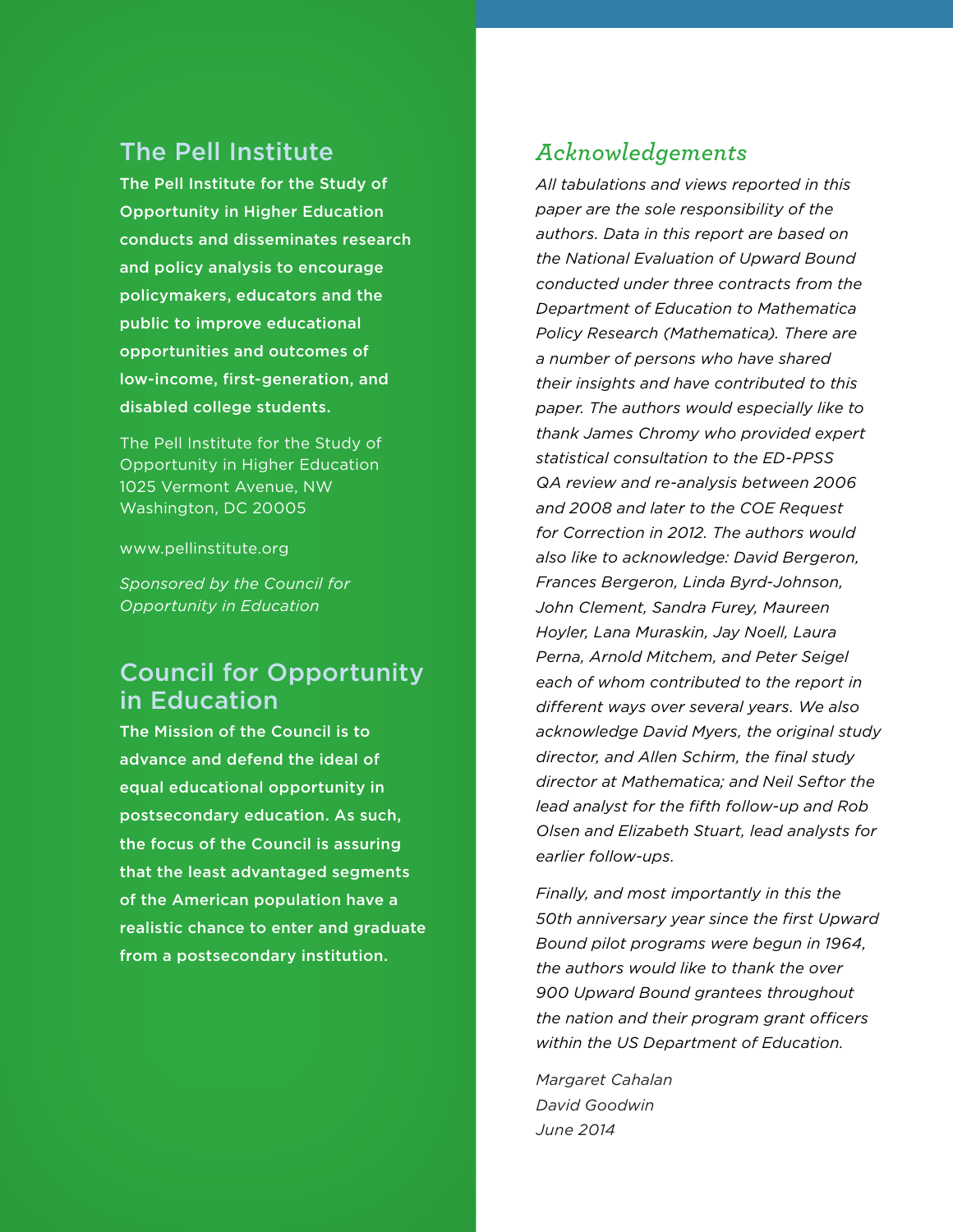# Setting the Record Straight: Strong Positive Impacts Found from the National Evaluation of Upward Bound

*Re-Analysis Documents Significant Positive Impacts Masked by Errors in Flawed Contractor Reports*

By Margaret Cahalan and David Goodwin Former U.S. Department of Education Technical Monitors for the National Evaluation of Upward Bound



# **Contents**

| Introduction 5                                                                 |  |
|--------------------------------------------------------------------------------|--|
| Major Errors Identified in the Technical Monitors' Quality Assurance Review  8 |  |
|                                                                                |  |
| Analysis of Control Group Receipt of Alternative Services and                  |  |
|                                                                                |  |
|                                                                                |  |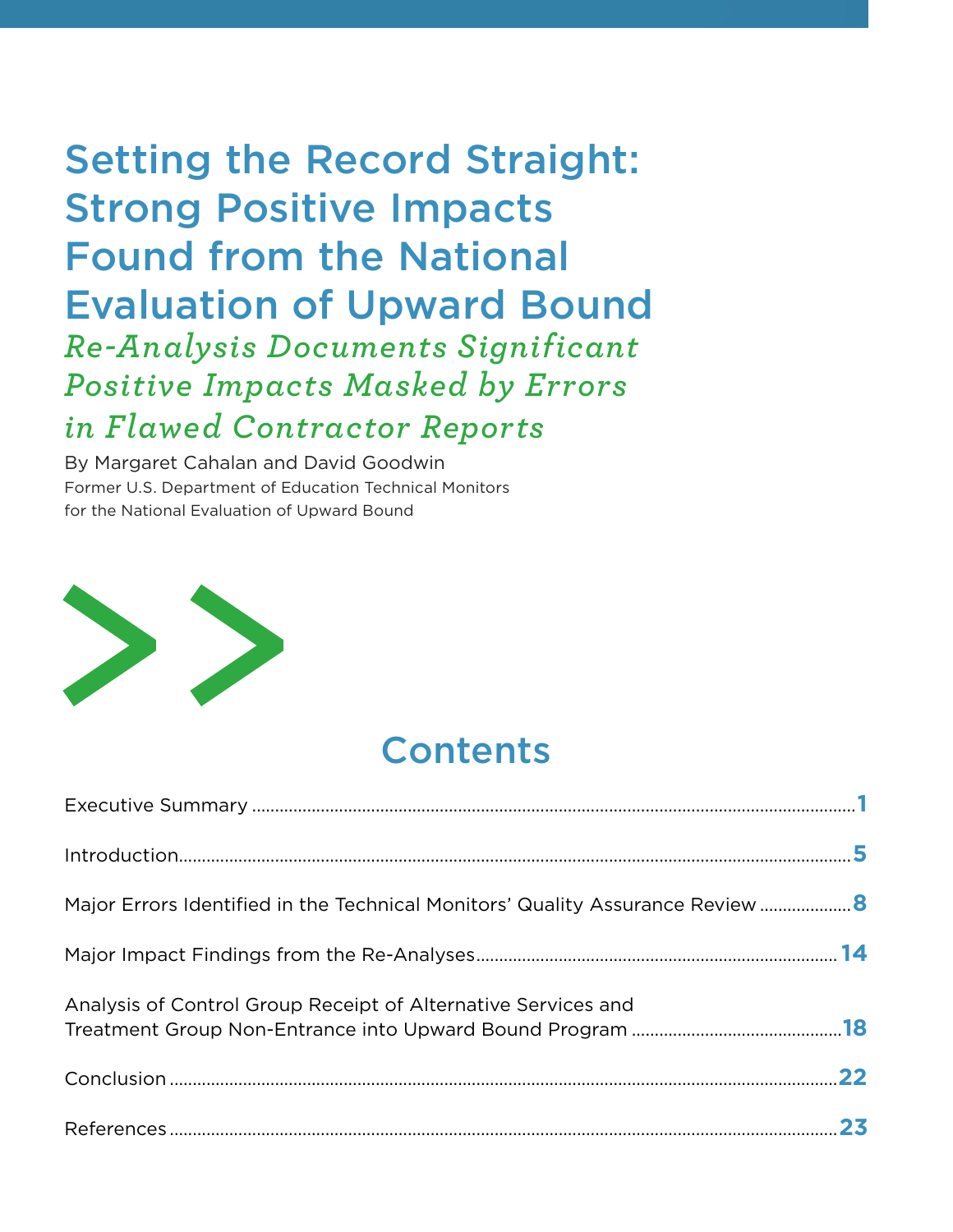**D** r. Cahalan is Vice President for Research and<br>Director of the Pell Institute for the Study of Director of the Pell Institute for the Study of Opportunity in Higher Education of the Council on Opportunity in Education (COE). While employed at the US Department of Education, Dr. Cahalan supervised the staff serving as the UB evaluation's technical monitors and served in this capacity herself in the final few months of the UB evaluation. She is currently the Co-PI of the COE i-3 project "Using Data to Inform College Access Programming."

**D**<sup>r. Goodwin is currently an independent consultant for the Gates Foundation. H</sup> consultant for the Gates Foundation. He is the former Director of the unit within the U.S. Department of Education responsible for the UB Evaluation. Dr. Goodwin was Dr. Cahalan's supervisor at the time of the final Mathematica UB Contract. He was the UB study technical monitor when the study was first begun in 1992.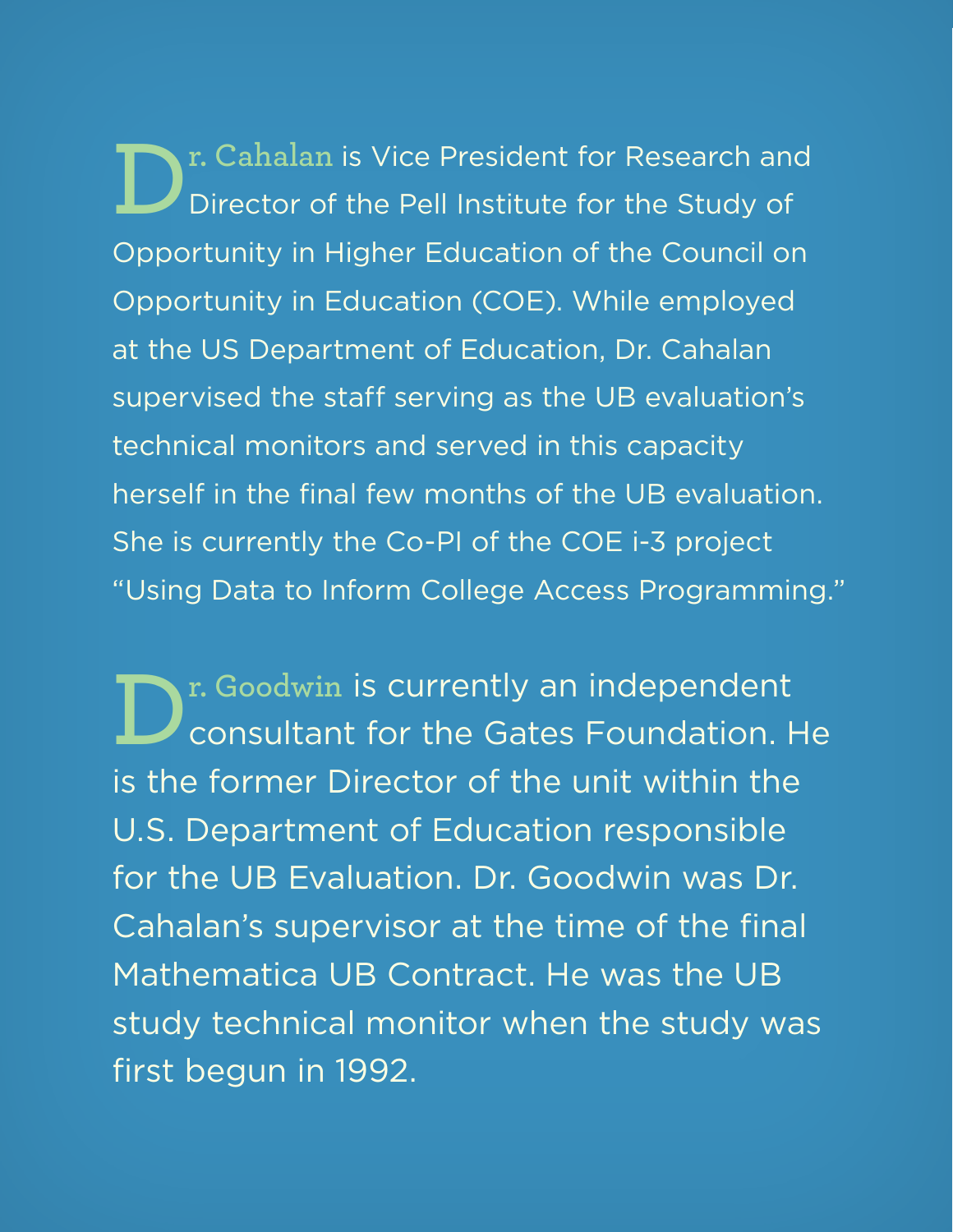

## Executive Summary

In January 2009, in the last week of the Bush Administration, the U.S. Department of Education (ED), upon orders from the departing political appointee staff, published the final report in a long running National Evaluation of Upward Bound (UB). The study was conducted by the contractor, Mathematica Policy Research. After more than a year in review, and over a year after the third and final contract had ended, the report was published over objections from the Policy and Program Studies Services (PPSS) ED career technical staff who were assigned to monitor the final Mathematica contract. The report was also published after a "disapproval to publish" rating in the formal review process from the Office of Postsecondary Education (OPE), out of whose program allocation the evaluation was funded. The Mathematica reports from the UB study (Myers et. al. 2004; and Seftor et. al. 2009) have had a large impact on policy development for more than a decade. They have resulted in an OMB "ineffective rating" and were used to justify the zero funding requests for all of the federal pre-college programs, UB, Upward Bound Math/Science (UBMS), Talent Search and GEAR UP in President Bush's budgets in FY 2005 and FY 2006.

## *Reason for Speaking Out At This Time*

>> As the original (Dr. Goodwin) and final (Dr. Cahalan) Contracting Officers Technical Representatives (COTRs) for the study within the US Department of Education, our official job was to provide Technical Monitoring of the Upward Bound evaluation contracts. In the final of three sequential contracts, after concerns about the study were raised, we conducted a Quality Assurance Review (ED-PPSS QA review), and found that the impact estimations from the study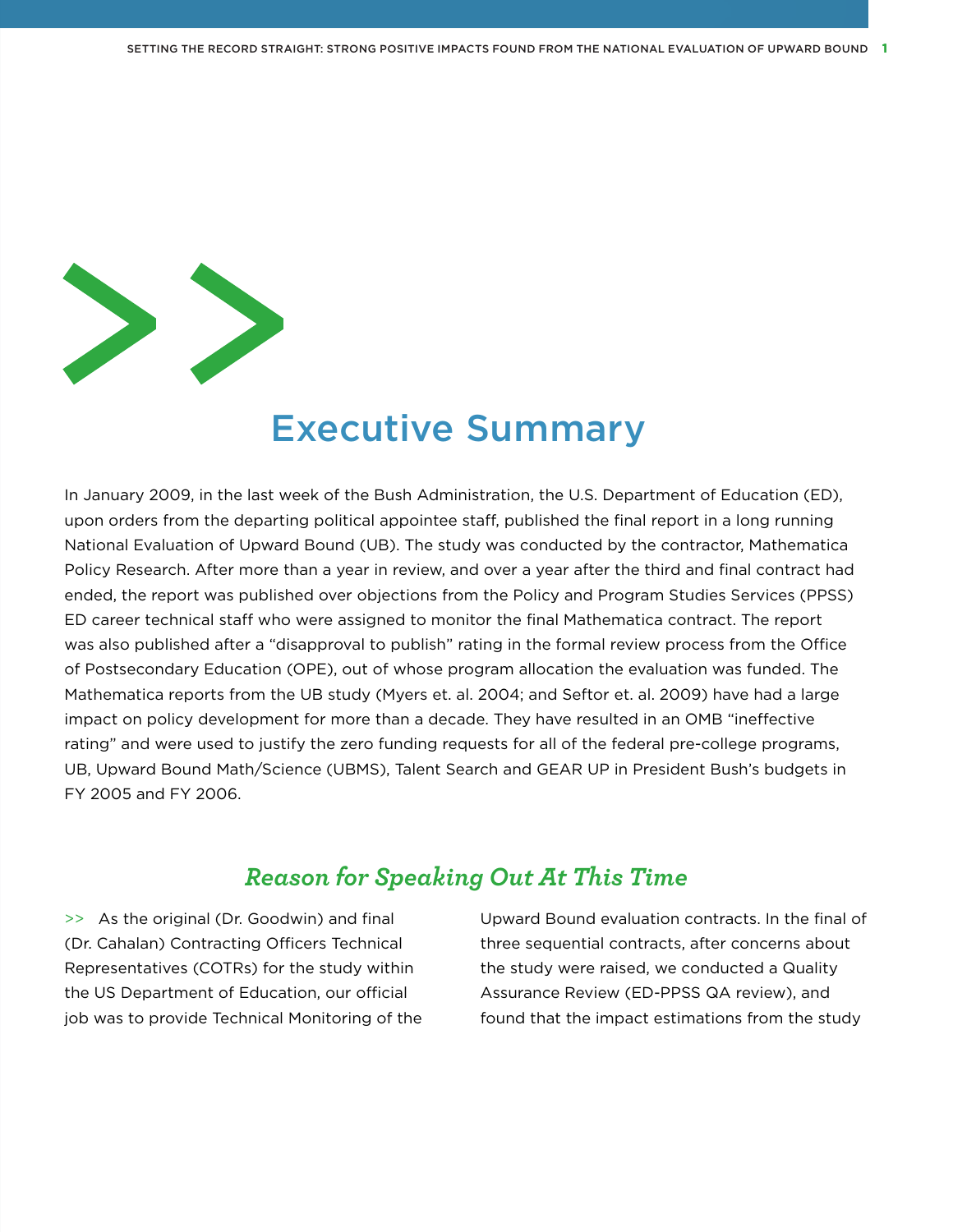being reported by the contractor were seriously flawed so much so that the basic conclusions Mathematica made concerning the efficacy of the Upward Bound program were impacted. While we have spoken out before on this topic, we are speaking out again in 2014, because of the on-going and recent citations of the erroneous

findings from the study in Congressional testimony, policy briefs, and public speeches (Whitehurst, 2011, Haskins and Rouse 2013; Decker 2013). These erroneous findings continue to do unwarranted and non-transparent serious reputational harm to the Upward Bound program.

### *ED-PPSS QA Review*

>> The ED-PPSS QA review involved an internal review and analysis of all data files from the study, as well as consultation and replication of results by external statistical experts. The data files reviewed included: the initial sampling frame, the baseline survey, five follow-up surveys, student transcripts, 10 years of federal aid files and 10 years of National Student Clearinghouse (NSC) data. The ED-PPSS QA found that the Mathematica reports were seriously flawed, made unwarranted conclusions about the Upward Bound program, and were not transparent in reporting. Moreover statistically significant and educationally meaningful positive impacts on the key legislative goals of the Upward Bound program were clearly found when the study errors were addressed using standards based statistical methods. These positive impacts are unacknowledged in the Mathematica reports. Below are highlights from the ED-PPSS review and re-analysis.

## *Major Flaws Identified in the Reports*

>> Major statistical and evaluation research standards violations were found including: 1) A flawed sample design with severe unequal weighting in which the highest weighted students had weights 40 times those of the lowest weighted students and one single project of 67 carried fully 26 percent of the weight; 2) Serious representational errors with one single atypical former 2-year college with an historical focus on certificates selected to represent the largest 4-year and above degree granting stratum; 3) Severe non-equivalency of the treatment and control group on academic risk, grade at entrance, and educational expectations leading to uncontrolled bias in favor of the control group in all of the impact estimates upon which

conclusions were made; 4) Failure to use a common standardized outcome measures for a sample that spanned 5 years of expected high school graduation year; 5) Improper use of National Student Clearinghouse (NSC) data to impute survey non-responders' enrollment and degree attainment status when coverage was far too low and non-existent for 2-year and below degrees, with bias clearly evident; 6) False attribution of large negative impacts in the project with extreme weights to "poor performance" ignoring the extreme bias in favor of the control-group in this project's sample; 7) Lack of addressing issues of control group receipt of alternative but less intensive federal pre-college services received by the majority (60 percent)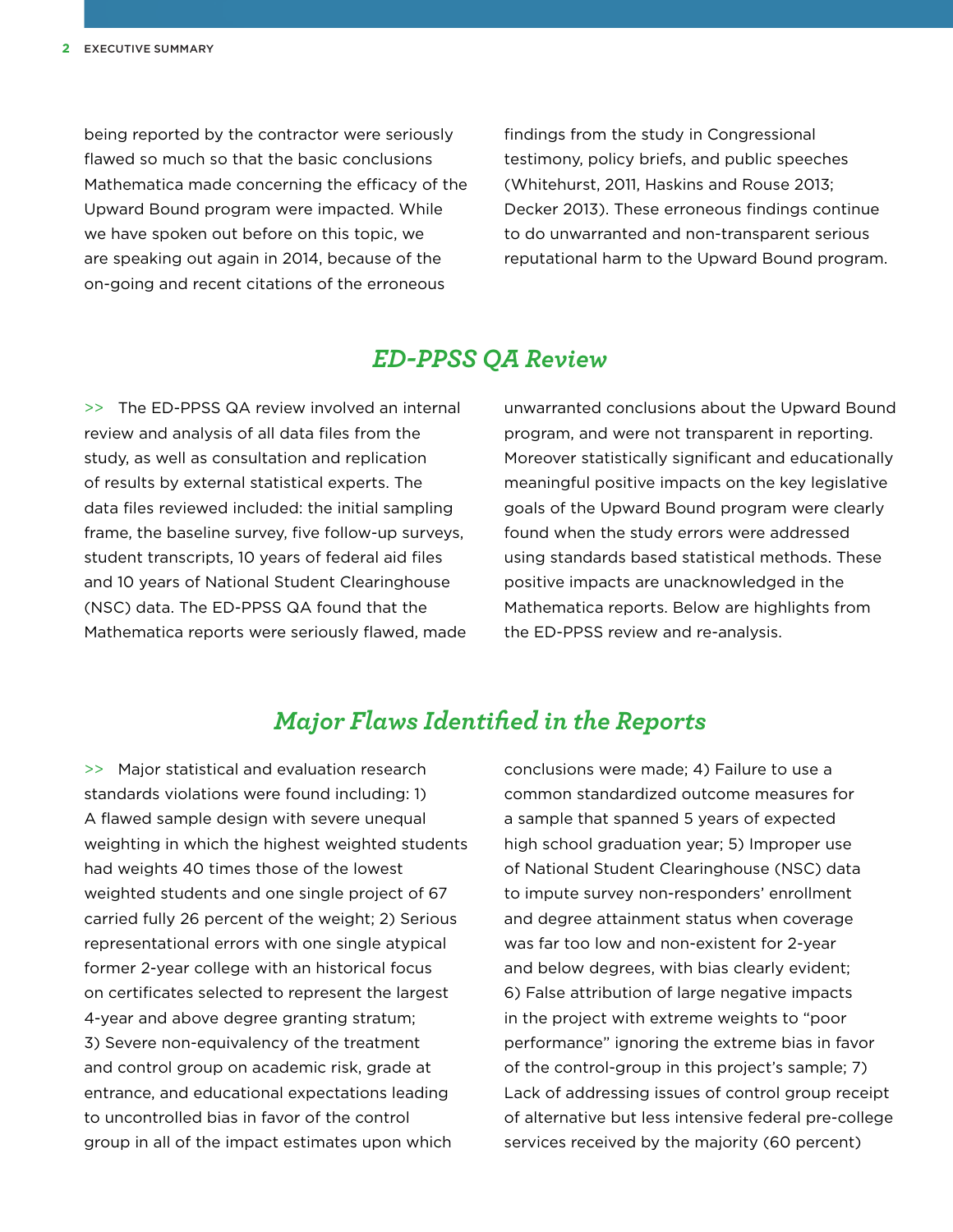of the control group members; and 8) Lack of reporting transparency and failure to acknowledge strong positive impacts of UB on key program

goals that are found when these errors are addressed using standards based statistical and evaluation research methods.

### *ED-PPSS Re-Analysis Found Strong Positive Impacts*

>> Contrary to the Mathematica conclusions that the only overall impact was on certificate attainment, the ED-PPSS QA re-analysis conducted by ED internal monitoring staff found that when NCES and What Works Clearinghouse (WWC) standards were followed to mitigate or correct the errors noted above, there were statistically significant and substantively meaningful positive results for the Upward Bound program. These impacts were on the major legislatively-mandated goals of the program postsecondary entrance, application for and award of financial aid, and degree attainment (see Figures 6 to 10). The impacts included a 50 percent Treatment on the Treated (TOT) increase in BA degree attainment within six years of expected high school graduation using the balanced treatment and control group (Figure 7).

Instrumental variables regression controlling for selection factors revealed that 75 percent of UB/ UBMS participants entered postsecondary within one year of high school graduation compared to 62 percent of those who received only a less intensive service such as Talent Search, and 45 percent of those who reported no pre-college service receipt (figure 9). PPSS also found that UB/UBMS participants were 3.3 times more likely to obtain a BA in six years when compared to those reporting no participation in college access supplemental services and 1.4 times as likely when compared to those who reported participating in less intensive supplemental services (Figure 10). For the full re-analysis report detailing issues and full documentation of the re-analysis results, see http://www.pellinstitute.org/publications-Do\_the\_ Conclusions\_Change\_2009.shtml

## *Support for "COE 2012 Request for Correction" Submitted to ED in 2012 and for the "2014 Request to Rescind" the WWC UB Study Rating*

>> The article concludes that the nontransparent published reports from the National Evaluation of Upward Bound suffer from what is known as a Type II study error, or a failure to detect positive impacts when they are present. Thus the Mathematica conclusions that UB had no impact on postsecondary entrance, financial aid or degree attainment outcomes except for a positive

impact on the award of certificates are incorrect. The article expresses support for the Council for Opportunity in Education (COE)'s formal Request for Correction submitted to the Department of Education in 2012 calling for the Mathematica reports to be corrected or withdrawn. The article also supports the 2014 request that the What Works Clearinghouse (WWC) "rescind" the 2009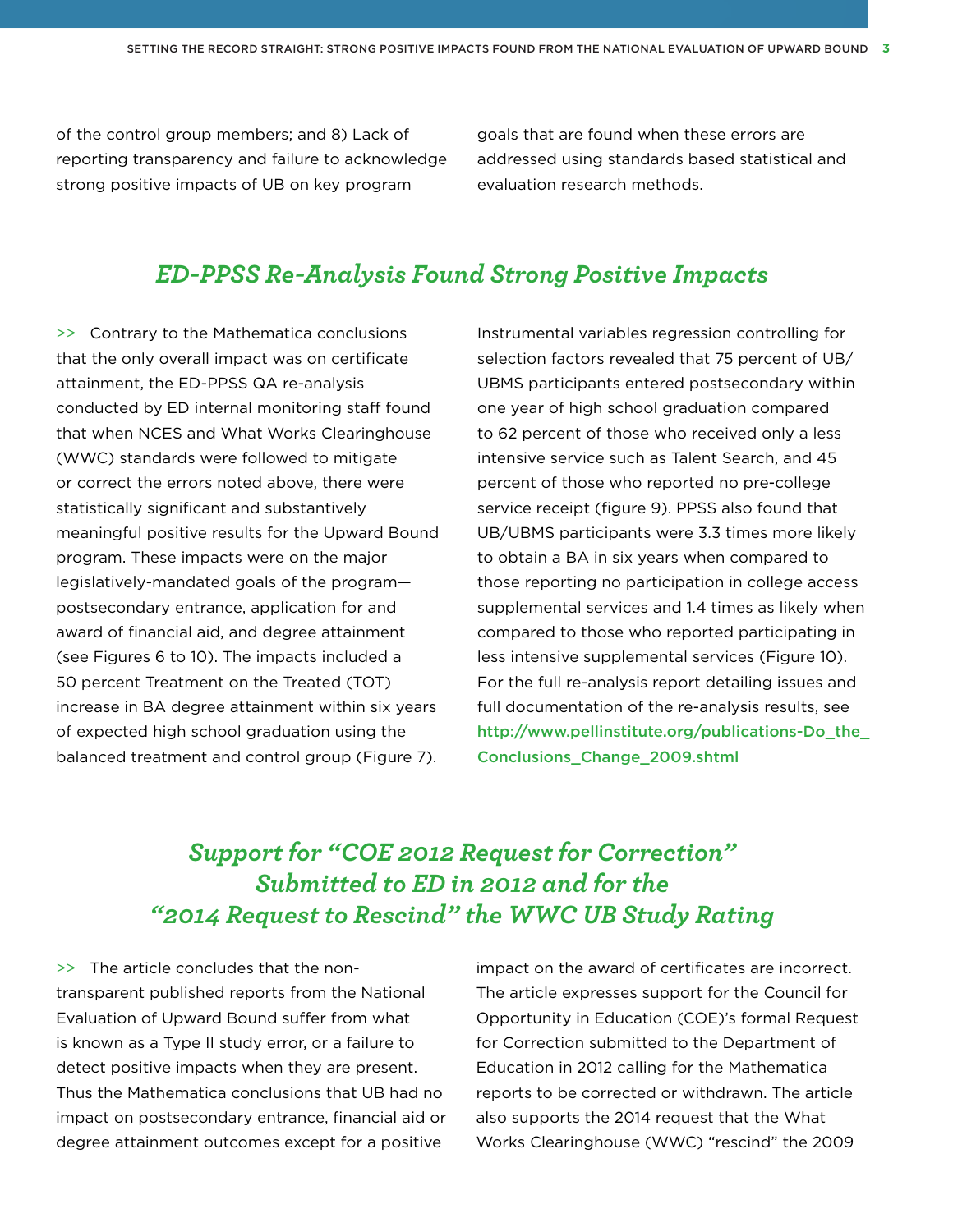rating given to the UB study reports of "meets evidence standards without reservations." The 2012 request was accompanied by a Statement of Concern signed by leading researchers in the field, including the sitting presidents of the American Education Research Association (AERA) and the American Evaluation Association (AEA). The complete text of the Request for Correction is available at http://www.coenet.us/files/pubs\_

reports-COE\_Request\_for\_Correction\_011712.pdf, and the Statement of Concern signed by leading researchers can be found at http://www.coenet. us/files/ED-Statement\_of\_Concern\_011712.pdf. The materials that authors of this report (Cahalan and Goodwin 2014) submitted to the What Works Clearinghouse (WWC) in the "Request to Rescind the WWC Rating" are available at http://www. coenet.us/WWC\_request\_to\_rescind.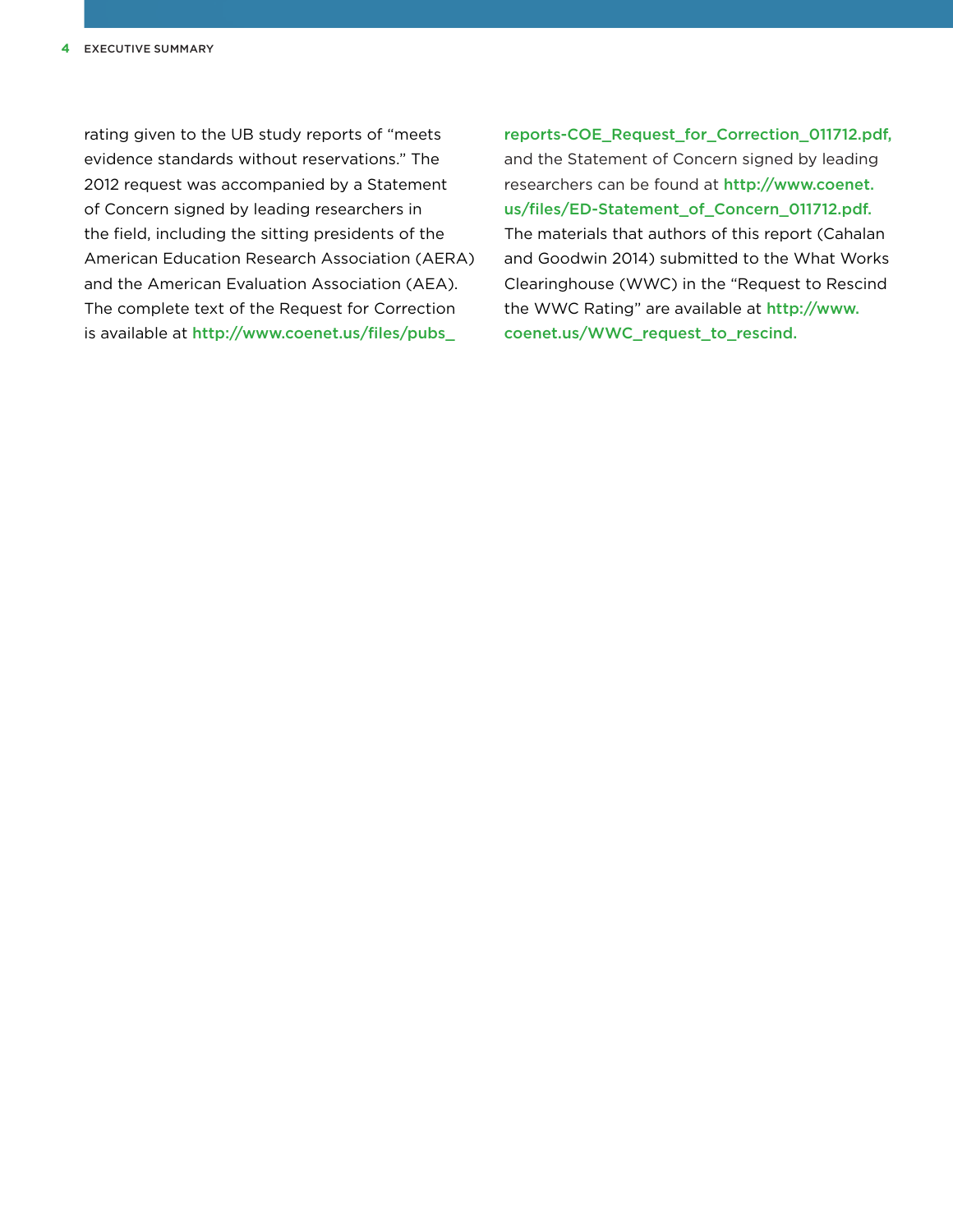

## Introduction

In January 2009, in the last week of a departing Administration, the U.S. Department of Education (ED) published the fourth and final report in a long running National Evaluation of Upward Bound (UB) (Myers and Schirm 1996; 1999; Myers et. al. 2004; and Seftor et. al. 2009). The 2009 report was published by departing political appointee

staff over the objections of the ED career technical staff assigned to monitor the final contract, and after a "disapproval to publish" rating in the formal review process from the Office of Postsecondary Education (OPE), out of whose program allocation the evaluation was funded.

### *Program Description*

>> Upward Bound (UB) is a Federal program, begun in 1964, designed to provide college readiness through supplemental academic services, as well as college awareness, leadership, and counseling services. Congressionallymandated eligibility requirements specify that two-thirds of the high school participants must be low-income (defined as 150 percent of the poverty level) and students who would potentially be the first person in their family to obtain a bachelor's (BA) degree (known as "first-generation college" students). The other one-third must be either low-income or first-generation. Upward Bound is one of the first and considered a model flagship Federal program. It is also one of the more intensive low-income and first-generation college access programs with an average cost per student of about \$4,300. There are about 900 Upward Bound (UB) and Upward Bound Math/Science (UBMS) programs across the country. Project grantees responsible for implementing UB are 4-year and 2-year postsecondary institution and

community organization grantees who together serve about 65,000 high school students yearly. The program has a strong academic focus with an intensive six-week summer traditionally residential program that is held on a college campus followed by weekly academic year sessions throughout high school. As specified in the authorizing legislation, all Upward Bound projects must provide instruction in mathematics through pre-calculus, laboratory science, foreign language, composition and literature through summer programs on a college campus and academic year supplemental services. The goal of Upward Bound is to increase the rate at which low-income and potentially first-generation college participants complete secondary education and enroll in and graduate from institutions of postsecondary education. UB and UBMS grantees hold competitive five-year grants to administer UB services to low-income and first-generation students in high-needs target high schools in their local communities.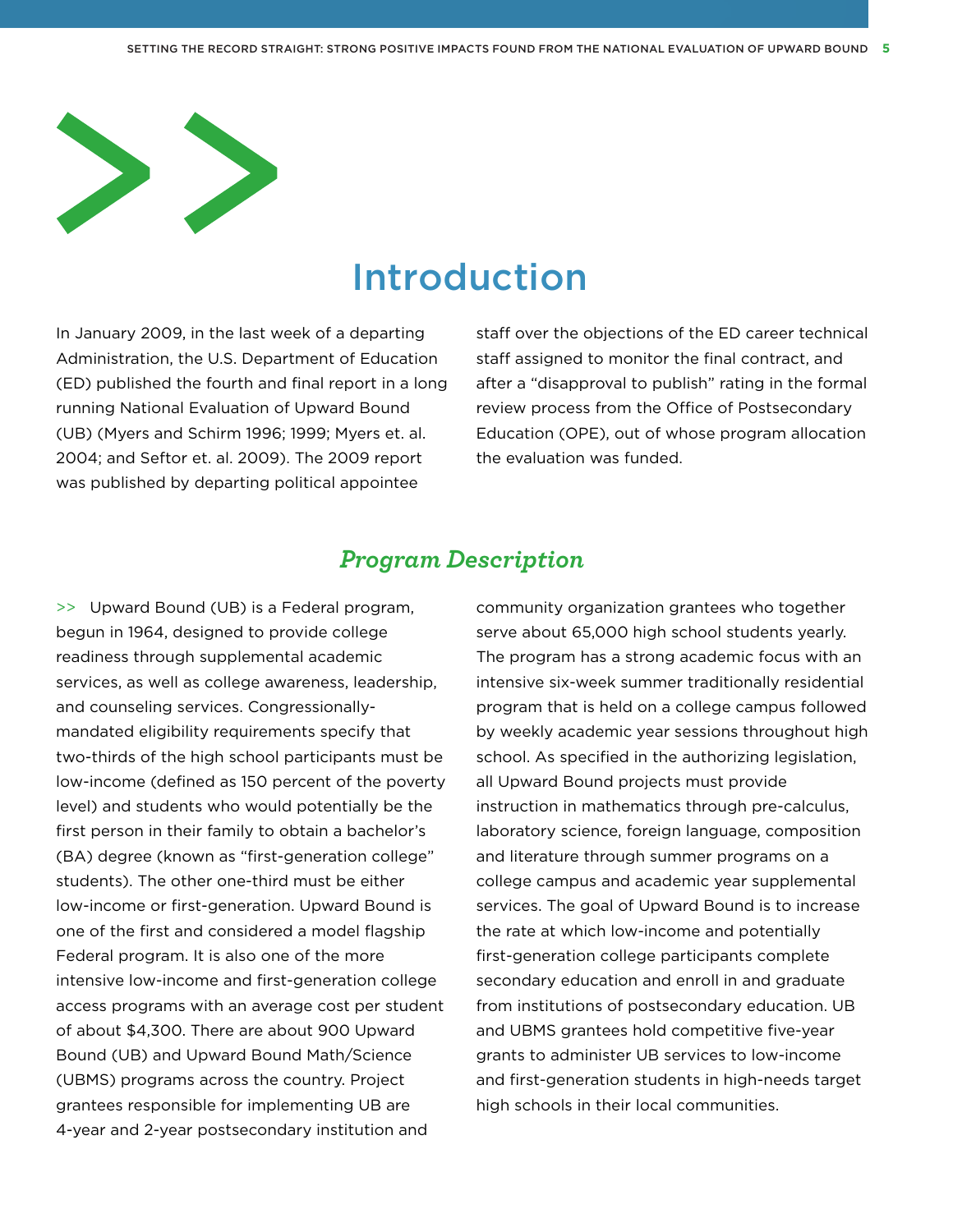## *Study Description*

>> The random assignment longitudinal study followed approximately 3,000 low-income and "potentially first-generation-college" students from middle school or early high school through six to 10 years after their expected high school graduation year (EHSGY). In the study recruitment period, students interested in the Upward Bound program from the target schools of the 67 sampled UB projects completed a baseline survey to enter into a "waiting list" for possible

random selection to be given the Upward Bound opportunity in the study period. Approximately half of those on the "waiting list" were then randomly selected for the "UB opportunity" as openings occurred over two summers and one academic year. The remainder not selected constituted the control group. The study was conducted under a series of three contracts with a baseline and five follow-up student surveys by Mathematica Policy Research (Mathematica).

## *Policy Impact of Study*

>> The results of this seemingly high-quality random assignment study have formed the basis for significant policy justifications—most notably a Bush administration budget request to eliminate funding for Upward Bound and other federal pre-college access programs—Talent Search and GEAR UP, and a decision by the Office of Management and Budget (OMB) to rate the program as "ineffective." In November 2011, the study report findings were reflected in the testimony to Congress of former Institute for Education Sciences (IES) Director Grover T. Whitehurst, asserting that federal programs such as Upward Bound and Head Start had not been

shown to be effective. More recently, in May 2013, it has formed the justification for the assertion by a Brookings Policy Brief (Haskins and Rouse, 2013) that in general, federal college access programs "show no major effects on college enrollment or completion." These well-known authors state that their conclusions are based primarily on the Mathematica Upward Bound study. They identify the Mathematica UB study as being the only evaluation of federal college access programs to be given the highest study methods rating by the What Works Clearinghouse (WWC), a clearinghouse, coincidentally also run at the time under an ED contract to Mathematica.

## *ED-PPSS QA Review Results*

>> Ironically, as Technical Monitors for the evaluation while working at ED-PPSS, we found in a Quality Assurance (QA) review of study design and data files that the widelycited reports from this evaluation were not transparent and made unwarranted conclusions concerning the Upward Bound program. We concluded that the Mathematica reports were seriously flawed in terms of statistical sampling standards violations and importantly had a

serious uncontrolled statistical bias in favor of the control group on academic risk factors. These identified biases violate basic National Center for Education Statistics (NCES) and general random assignment student standards that the sample be representative of the population of interest and that the treatment and control group be balanced and equivalent on baseline factors related to outcomes. Importantly, we also found, when we conducted a re-analysis based on NCES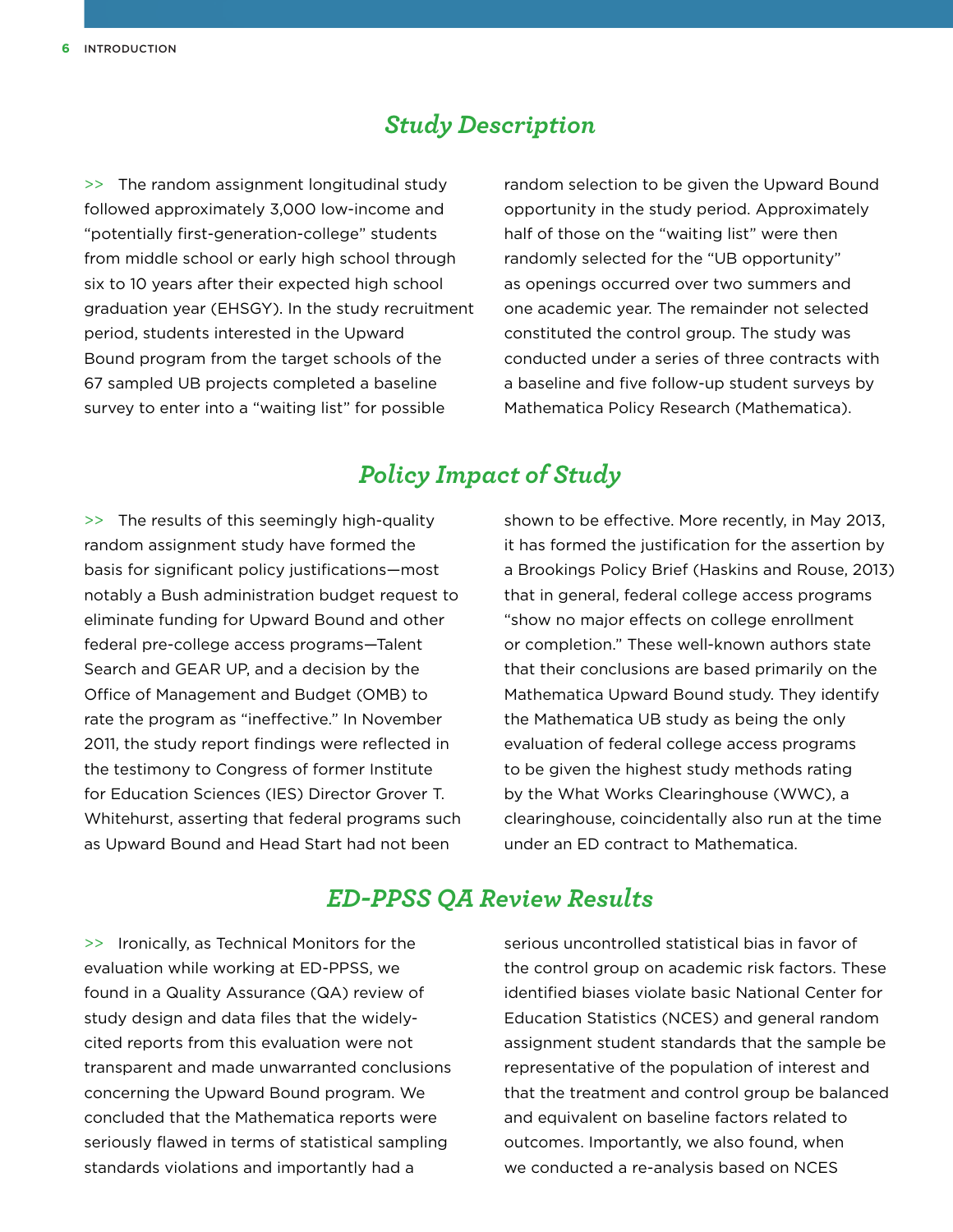and WWC standards and the recommendations of independent external statistical reviewers, that there were statistically significant and substantively strong positive results for the Upward Bound program. These impacts were on the major legislatively-mandated goals of the program—postsecondary entrance, application

for and award of financial aid, and attainment of bachelors' (BA) degrees and other postsecondary degrees or credentials. We concluded that the non-transparent published reports from the National Evaluation of Upward Bound suffer from what is known as a Type II study error, or a failure to detect positive impacts when they are present.

## *Statements of Concern and Request for Correction*

>> We made our concerns and the QA re-analysis positive results well known to Mathematica and the Department of Education at the time (Cahalan 2009). As the ED Technical Monitors for the study, we reiterate our serious concerns publicly now in the light of repeated use of the flawed Mathematica results in Congressional testimony, policy briefs, and public speeches (Whitehurst, 2011, Haskins and Rouse 2013; Decker 2013). We also do so in order to support the formal *COE 2012 Request for Correction* of the Mathematica final report, submitted to ED almost two years ago, by COE and their affiliated regional Educational Opportunity Organizations. These organizations represent TRIO program stakeholders in the evaluation. The COE request for correction was

accompanied by a *Statement of Concern* signed by, among others, the Presidents of the American Evaluation Association (AEA) and the American Education Research Association (AERA). Each of the signers of the Statement of Concern had reviewed the *COE Request for Correction* prior to signing the *Statement of Concern*. We are also writing this report in order to support a formal *Request to Rescind* the rating given by the What Works Clearinghouse (WWC) of "Meets evidence standards without reservations" given to Mathematica Upward Bound reports in the 2009, WWC Practice Guide entitled: *Helping Students Navigate the Path to College: What High Schools Can Do.*

## *What the Article is NOT*

>> Before discussing our QA findings in more detail, we wish to make clear that this article is not intended to be a general critique of the random assignment method nor a post-hoc effort to "fish" for positive study findings. Nor is the article intended to discredit the study as a whole. While we object strongly to the failure of Mathematica to address the flaws in their impact estimates

or to acknowledge the positive results obtained when these issues are addressed using standards based methods, we also believe that the National Evaluation of Upward Bound, when corrected for sampling and non-sampling error, can be a very useful and informative study in the area of precollege research. The essence of our findings is detailed below.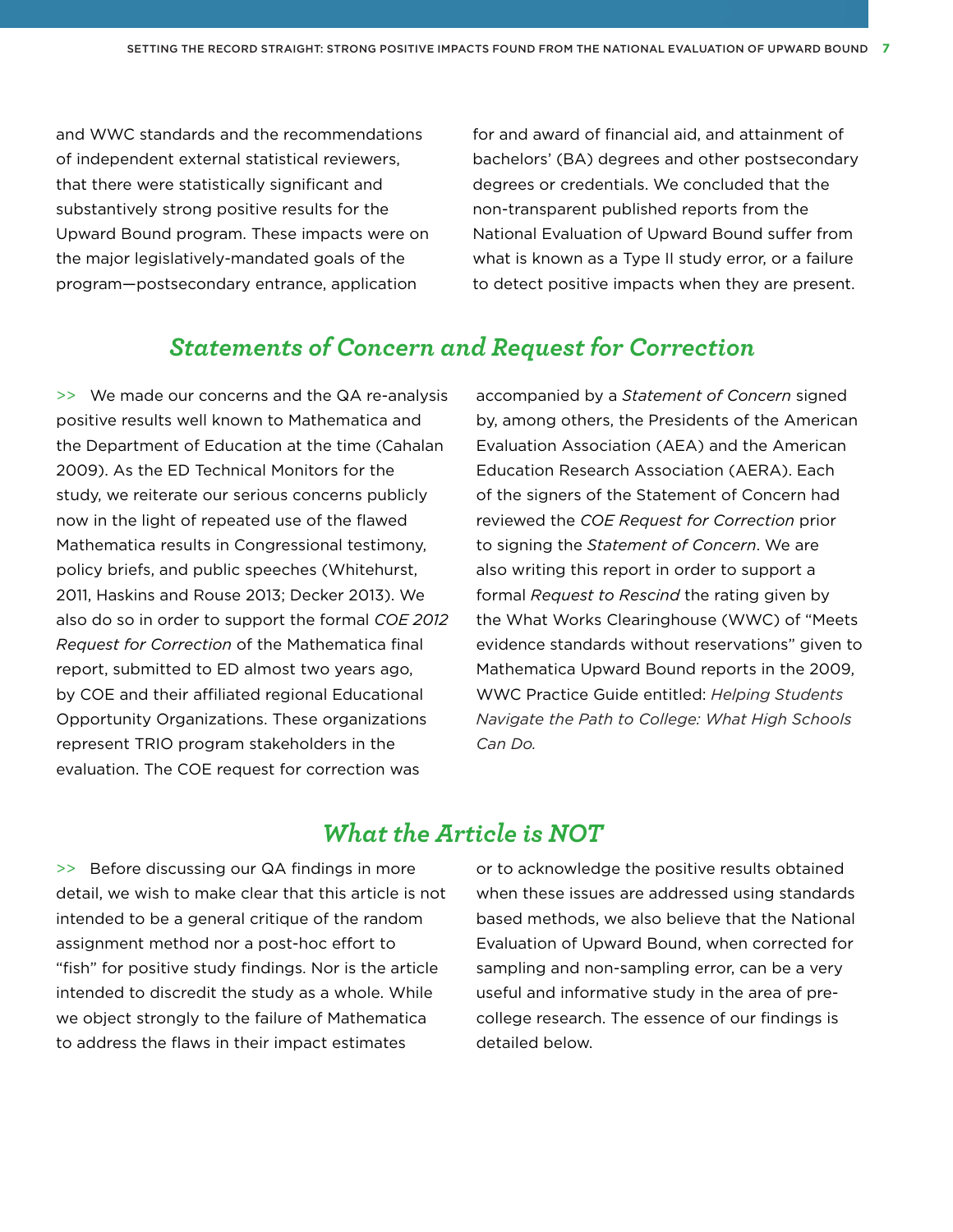

# Major Errors Identified in the Technical Monitors' Quality Assurance Review

## *Seriously Flawed Sample Design and Severe Unequal Weighting*

>> The design for this study was unusual and overly ambitious and unfortunately resulted in a multi-stage sample with one project carrying 26.4 percent of the final student weights. In what reviewers have called a "seriously flawed sample design" that does not meet NCES standards, only one project in the sample (called project 69) was selected to represent the largest study

*In what reviewers have called a "seriously flawed sample design" that does not meet NCES standards, only one project in the sample (called project 69) was selected to represent the largest study defined 4-year public stratum and carried fully 26.4 percent of the weight.*

defined 4-year and above public grantee stratum. Furthermore, because of an unusually large number of "baseline" surveys from interested students submitted by project 69, in the final stage of weighting, project 69

carried fully 26 percent of the weights. Figure 1 shows just how extreme the unequal weighting was from project 69. The method of counting baseline surveys submitted by the sampled

projects as "applicants" and constituting a so called "waiting list" and then weighting to the number of baseline surveys (considered applicants) within project defined sub-strata further confounded the already-flawed first stage sample design. In addition, projects used different recruitment methods to obtain the "waiting list" based on returned baseline surveys and were allowed to create project specific sub-strata from which students were randomly selected at differential rates. Subsequently there were large differences among the sampled projects in the ratio of baseline surveys submitted to the number of project openings over the period. The weights were the inverse of the probability of selection at each of the stages (project and student applicant level). Because project 69 was supposedly representing a very large number of both projects and applicants, this flawed design meant that the outcomes of some students from the project 69 "waiting list" carried weights that were 40 times those of the lowest weighted students (for example, some project 69 sample members had weights of 158 while the lowest weighted sample member among all the projects carried a weight of 4). Mathematica reports, published over almost a 10 year period, did not reveal these serious sample design issues.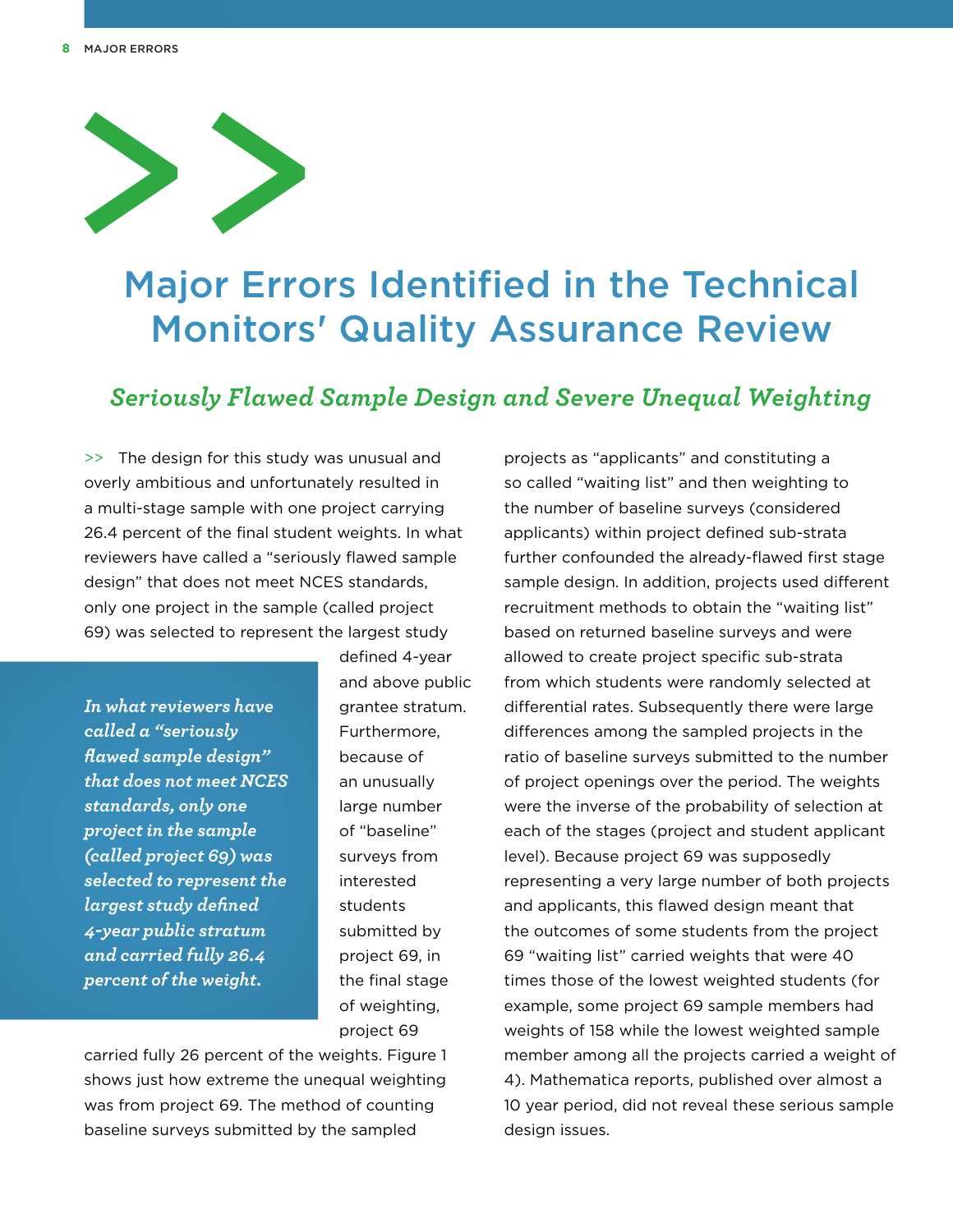#### **Figure 1.**

30

Percentage distribution of sum of the weights by project of the 67 projects making up the study sample: National Evaluation of Upward Bound, study conducted 1992-93-2003-04.



**NOTE>>** Of the 67 projects making up the UB sample just over half (54 percent) have less than 1 percent of the weights each and one project (69) accounts for 26.4 percent of the weights.

**SOURCE>>** Data tabulated December 2007 using: National Evaluation of Upward Bound data files, study sponsored by the Policy and Planning Studies Services (PPSS), of the Office of Planning, Evaluation and Policy Development (OPEPD), US Department of Education,: study conducted 1992-93-2003-04.

## *Atypical Project Selected as Sole Representative of Largest Stratum*

>> Unfortunately, project 69, whose students carried 26 percent of the weight, was also found to be atypical. Randomly chosen as the sole representative of the largest study defined 4-year

*The ED staff QA review found that project 69 was "atypical" of the 4-year stratum for which it was the sole representative.* 

and above grantee stratum, the project 69 grantee institution had historically been a junior college, offering associate and certificate programs taken over to serve as a branch of a nearby

4-year city-wide college system. Project 69's UB program was non-residential and partnered with a job training program serving Career and Technical Education (CTE) target minority high schools. It thus had a higher-than-average, especially for a

4-year grantee, percentage of its UB participants who were interested in seeking less than 2-year vocational certificates.

>> The study reports do not reveal project 69's representational issues, and indeed Mathematica's final report specifically asserts that project 69 is an adequate sole representative of the types of projects likely to be present within this, the largest 4-year and above study stratum (Sheftor, et. al. 2009). The stratum project 69 was supposedly representing and that justified its 26 percent weight was a large combined stratum of average sized projects housed at 4-year colleges and universities. It included the major flagship research universities as well as small 4-year liberal arts colleges that had UB grants at the time. Neither of these types of 4-year and above grantees could be adequately represented by project 69.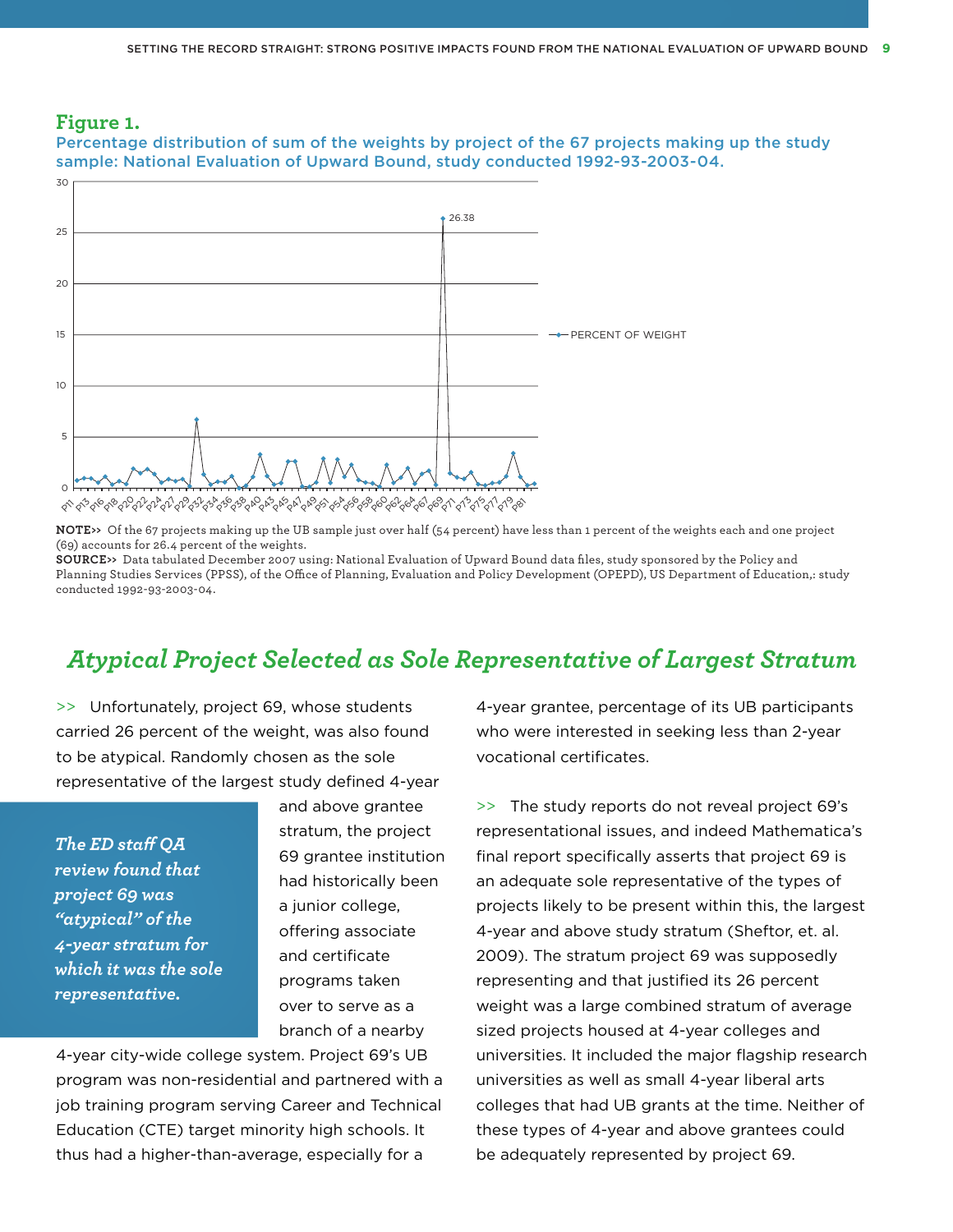## *Serious Lack of Balance between the Treatment and Control Group*

>> A basic standard of random assignment studies generally is that in order to make valid impact estimates, the treatment and control group

*The UB study analyses violate the basic random assignment standard that the treatment and control group be equivalent on baseline factors related to outcomes.*

must be equivalent at baseline on factors related to outcomes. Although the random assignment method is intended to ensure that treatment and control groups are equivalent (and did so quite well for the combined UB

sample without project 69), in project 69, the QA review found major differences between the treatment and control groups on factors related to outcomes. The imbalance in project 69 was so large that some external reviewers reported they suspected a failure to implement the random assignment correctly in this project. For example as shown in Figure 2 below, 80 percent of the academically at-risk students from the project 69 sample were in the treatment group (randomly assigned to Upward Bound in middle or early high school), while 20 percent of the academically at-risk students were in the control group (not randomly assigned to UB in middle or early high school).

>> For project 69, the treatment sample on average resembled the vocational programming emphasis of the project, with a larger than average for a 4-year grantee of participants interested in certificate programs; while the control group on average resembled the typical Upward Bound Math/Science (UBMS) applicant with a larger percentage on average interested in obtaining advanced degrees (56 percent). Figure 3 illustrates these differences on a number of variables quite

#### **Figure 2.**





Figure 2 reads, 80 percent of the high academic risk students were in the treatment group and 20 percent in the control group; 79 percent of those expecting to obtain an advanced degree MA or higher were in the control group and 21 percent in the treatment group. This indicates a severe lack of balance between the treatment and control group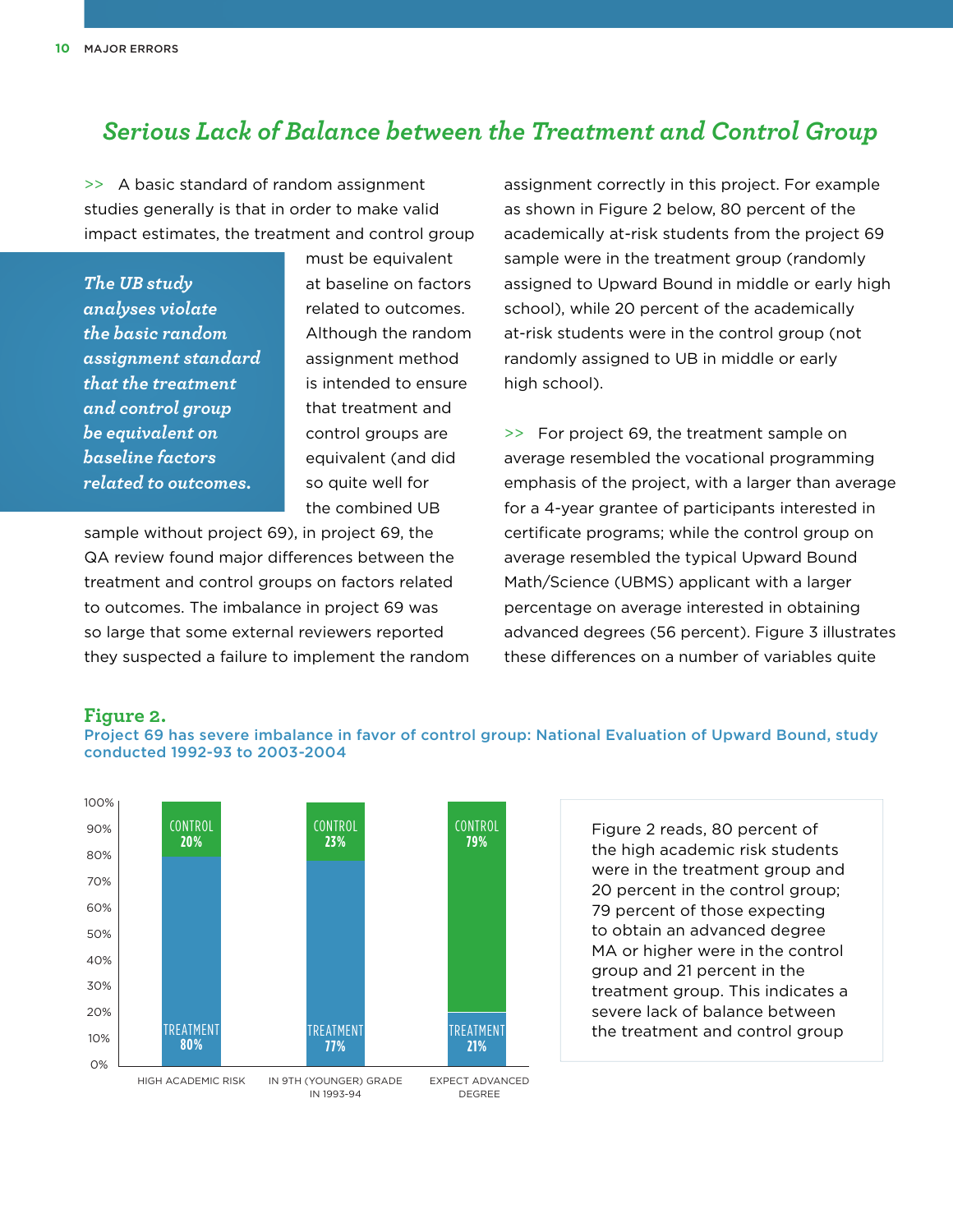clearly. After the identity of project 69 became known to ED at the end of the final contract, in researching the project 69 issue, we found that there was a neighboring newly formed UBMS project operating in the region. As seen in Figure 2, the control group members on average were in a higher grade, were more academically proficient, and had considerably higher educational expectations at baseline. This suggests that the unusually large number of baseline surveys (n=85) collected by project 69 relative to their actual openings may have been because they included those students who were actually applying for the neighboring UBMS program from a high school science and technology magnet program also located at one of the project 69 target schools along with the Vocational Career and Technical

Education program. As Technical Monitors, we discovered these issues only gradually when we did direct QA analysis of the data files to discover why project 69's Upward Bound program had demonstrated such seemingly negative impacts on postsecondary outcomes relative to its control group.

>> Unfortunately, the severe non-equivalency in project 69 combined with the extremely large weights for the students from this project resulted in an imbalance in the overall sample and an uncontrolled bias in favor of the control group in all of the Mathematica impact estimates (Mathematica had no controls for academic risk factors in their analysis). For example, in the overall sample with project 69 included, 58

#### **Figure 3.**

#### Percentage of project 69 and all other projects having various attributes by treatment and control group status: National Evaluation of Upward Bound, study conducted 1992-93 to 2003-04



Figure shows that the UB treatment and control group are well matched without Project 69 on the variables in the chart; however, in project 69 the treatment and control group manifest substantial differences. For example, 56 percent of the control group in project 69 expected an MA or higher at baseline compared with 15 percent of the treatment group. In contrast, among the other 66 projects in the sample, 38 percent of the control group and 37 percent of the treatment group expected an MA or higher.

**NOTE>>** Project 69 tabulation based on the 85 sample cases from project 69 (52 controls and 33 treatment cases -- poststratified weighted to 11,536 cases -- 5,768 treatment and 5,768 controls). The category "No69treatment" and "No69control" represents all the other projects in the sample excluding project 69; these 66 projects are considered to represent 74 percent of the UB applicants in the study period. **SOURCE>>** Data tabulated December 2007 using: National Evaluation of Upward Bound data files, study sponsored by the Policy and Program Studies Services (PPSS), of the Office of Planning, Evaluation and Policy Development (OPEPD), U.S. Department of Education; study conducted 1992-93 to 2003-04.1992-93-2003-04.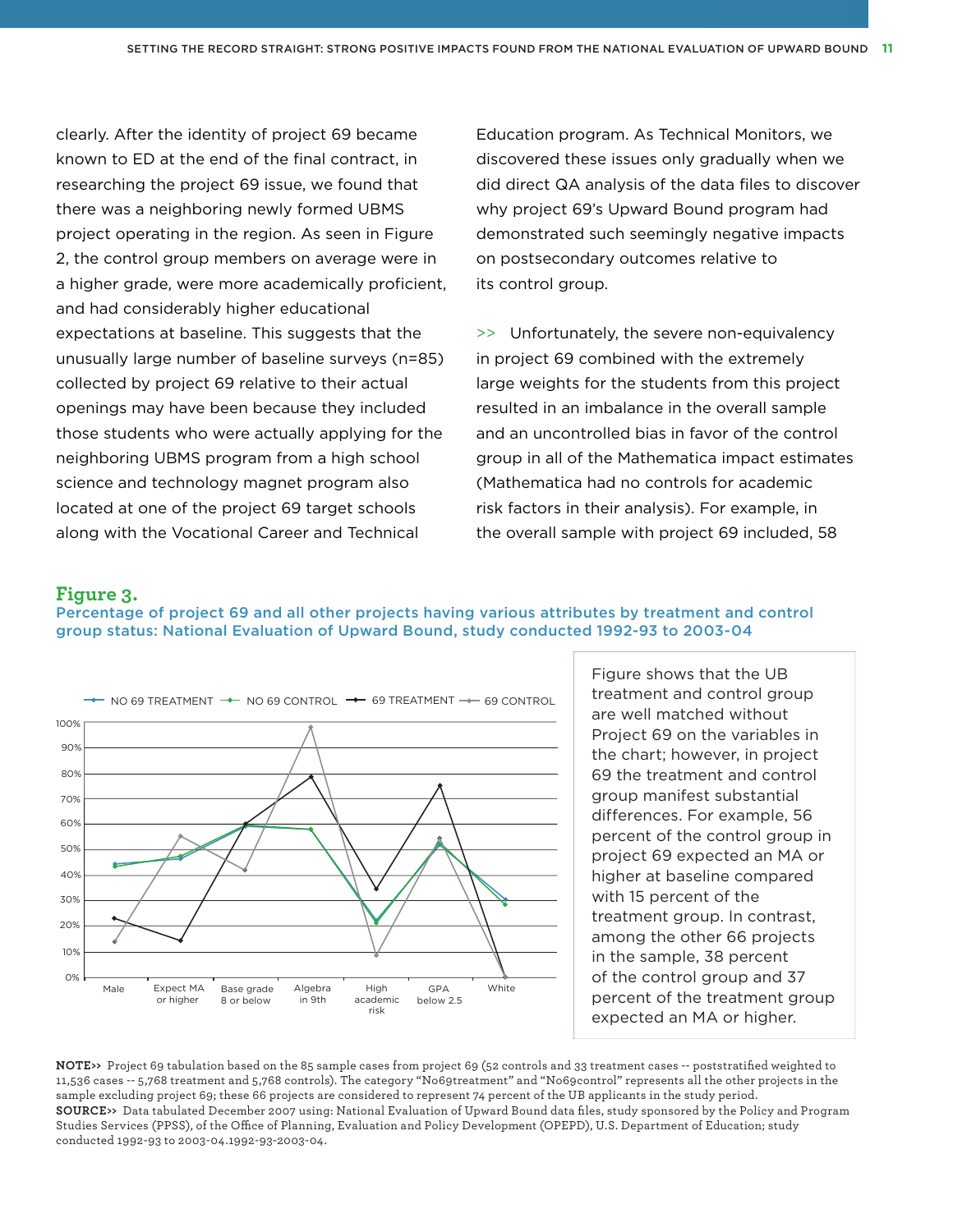percent of the academically at-risk students were in the treatment group and 42 percent in the control group (Figure 4). In contrast, when we did balance checks on the combined sample without project 69, we observed a good

balance between the treatment and control group on these same factors, with for example, 51 percent of the academically at-risk students in the treatment group and 49 percent in the control group (Figure 5).

**Figure 4.**

#### Imbalance in Overall Upward Bound Sample with Project 69 included: National Evaluation of Upward Bound, study conducted 1992-93 to 2003-2004



Figure 4 reads, for example: In the overall sample, among the high academic risk students,58 percent were in the treatment group and 42 percent in the control group

#### **Figure 5.**

More Balanced Treatment and Control Group for 66 other projects taken together: National Evaluation of Upward Bound, study conducted 1992-93 to 2003-2004



Figure 5 shows the balance between the treatment and control group on key factors when project 69 is excluded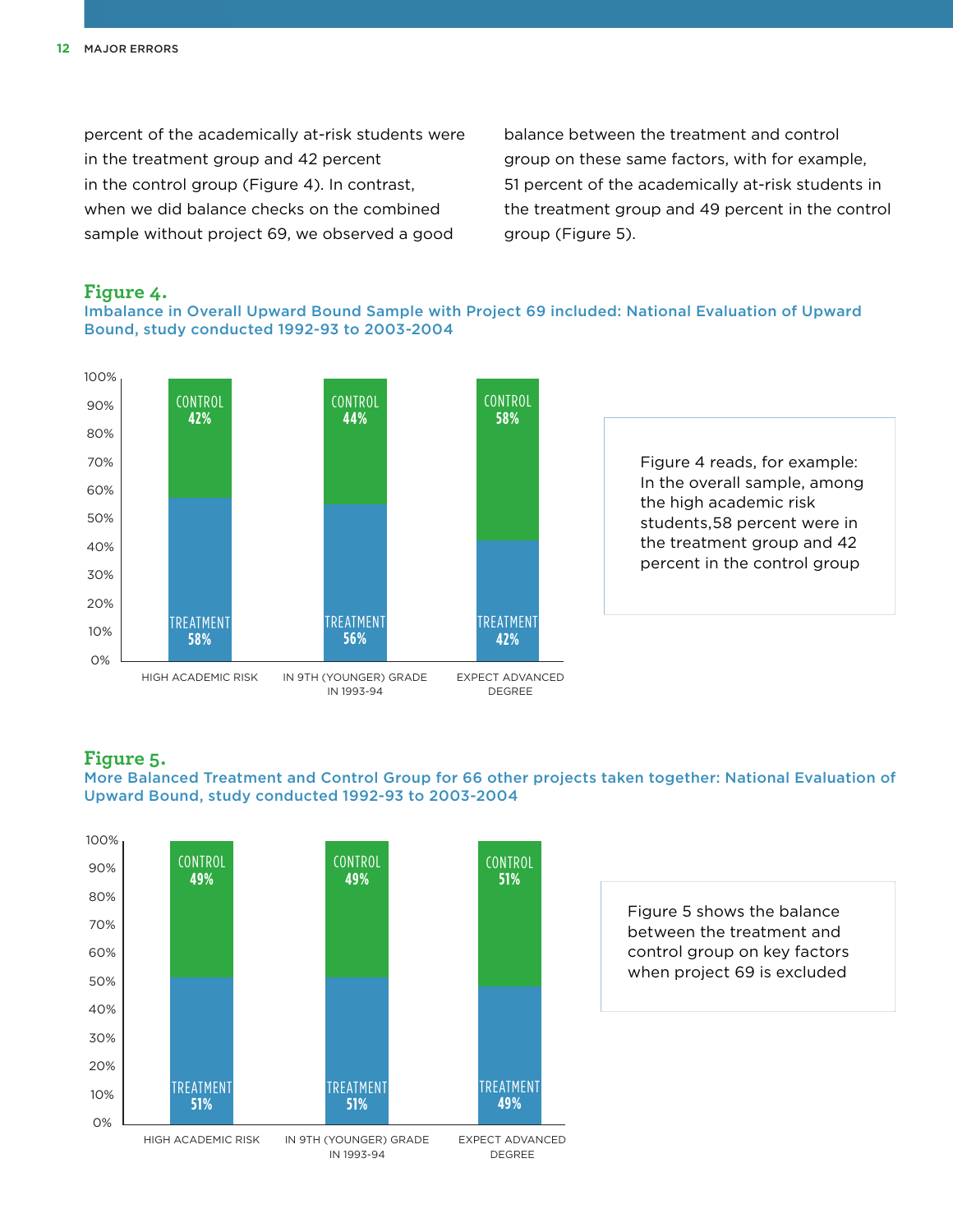## *Lack of Standardization of Outcome Measures to Expected High School Graduation for a Sample that Spanned Five Years of Expected High School Graduation Year*

>> The issues noted above were aggravated by the fact that Mathematica, in violation of the NCES and What Works Clearinghouse standards, did not standardize the outcome measures for a sample that spanned five years of expected high school graduation years. Mathematica argued that randomization made this unnecessary. However, balance checks done by ED monitoring staff found that on average, the control group was in a higher grade in a fixed academic year than the treatment group (see Figure 4). In addition, to the obvious issues related to differences in levels of potential opportunity to enter postsecondary and complete degrees over five years of expected high school

graduation years, this lack of standardization also confounded the ability of the other variables in the regression models to function in a meaningful way to control for baseline differences.

*The Mathematica reports, use unstandardized outcome measures for a sample that spanned 5 years of expected high school graduation dates violating NCES and What Works Clearinghouse standards requiring use of common standardized outcome measures.*

## *Improper Use of National Student Clearinghouse (NSC) Data.*

>> In violation of NCES standards, the final report of the Mathematica study also makes improper use of NSC data for imputation of outcome measures for survey non-responders. In the most applicable period for this study, the NSC reported enrollment coverage of about 26 percent, and had not yet begun collection coverage for 2-year and less than 2-year degrees. This improper use of NSC introduced bias into the conclusions Mathematica reported for the study. For example, as discussed later in this paper, Mathematica

ignored their own impact tabulations showing significant and substantial positive impact results based on fifth follow-up survey data adjusted for non-response for the award of "any postsecondary degree or credential" (Seftor et. al. 2009, see appendix C). Mathematica thus falsely reported that they detected no significant findings for "award of any postsecondary degree or credential by the end of the study." The only positive impact acknowledged by Mathematica was for the "award of postsecondary certificates."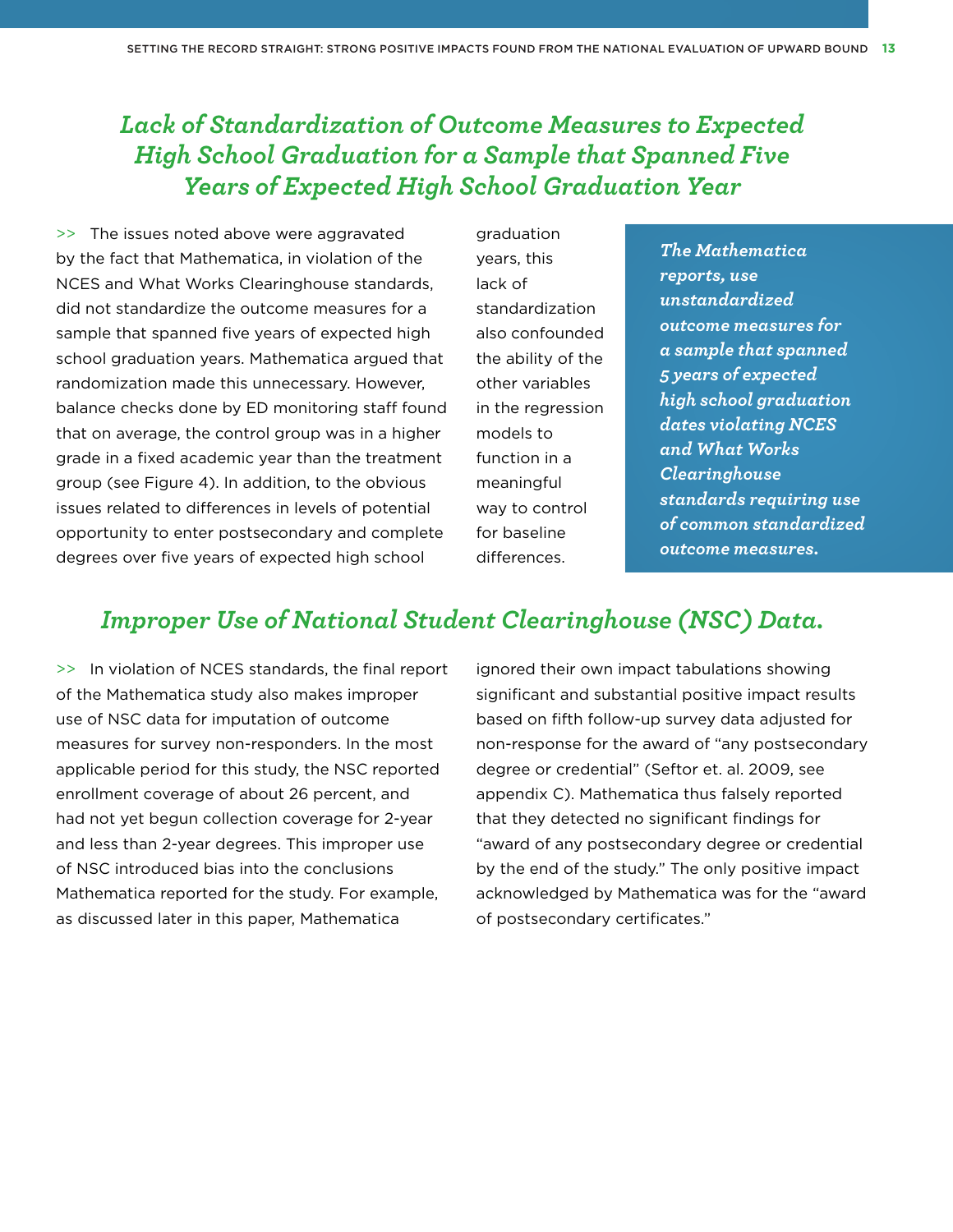

# Major Impact Findings from the Re-Analyses

>> As the issues within the Mathematica UB reports became known to ED staff, we began to consult outside experts and to use NCES and WWC Standards as guides to mitigate the issues. We prepared impact estimates that we considered more robust containing less statistical bias. In conducting the re-analysis, we standardized outcome measures to expected high school graduation year. To maximize response, the reanalyses also included information from each of the three applicable follow up surveys (third through fifth), and used 10 years of federal aid and award files to supplement the survey data. However, following NCES standards, we avoided use of the NSC for enrollment and degrees less than the BA due to lack of coverage in this early

period in the NSC history. Following expert advice, we prepared and reported all impact estimates with and without project 69 and included impact

estimates for the sample, weighted and unweighted. For the full re-analysis report detailing issues and full documentation of the re-analysis results see

*The ED re-analysis standardized outcome measures and found positive outcomes with and without project 69 on enrollment and award of financial aid.*

http://www.coenet.us/files/files- do\_the\_ Conclusions\_Change\_2009.pdf.

#### **Figure 6.**

Treatment on the Treated (TOT) and Intent to Treat (ITT) estimates of impact of Upward Bound (UB) on postsecondary entrance within +1 year (18 months) of expected high school graduation year (EHSGY) 1992-93 to 2003-04



**\*/\*\*/\*\*\*/\*\*\*\* Significant at 0.10/0.05/. 01/00 level.**

**NOTE>>** Model based estimates based on STATA logistic and instrumental variables regression and also taking into account the complex sample design. Based on responses to three follow-up surveys and federal student aid files.

**SOURCE>>** Data tabulated January 2008 using National Evaluation of Upward Bound data files, and federal Student Financial Aid (SFA) files 1994-95 to 2003-04. (Excerpted from the Cahalan Re-Analysis Report.)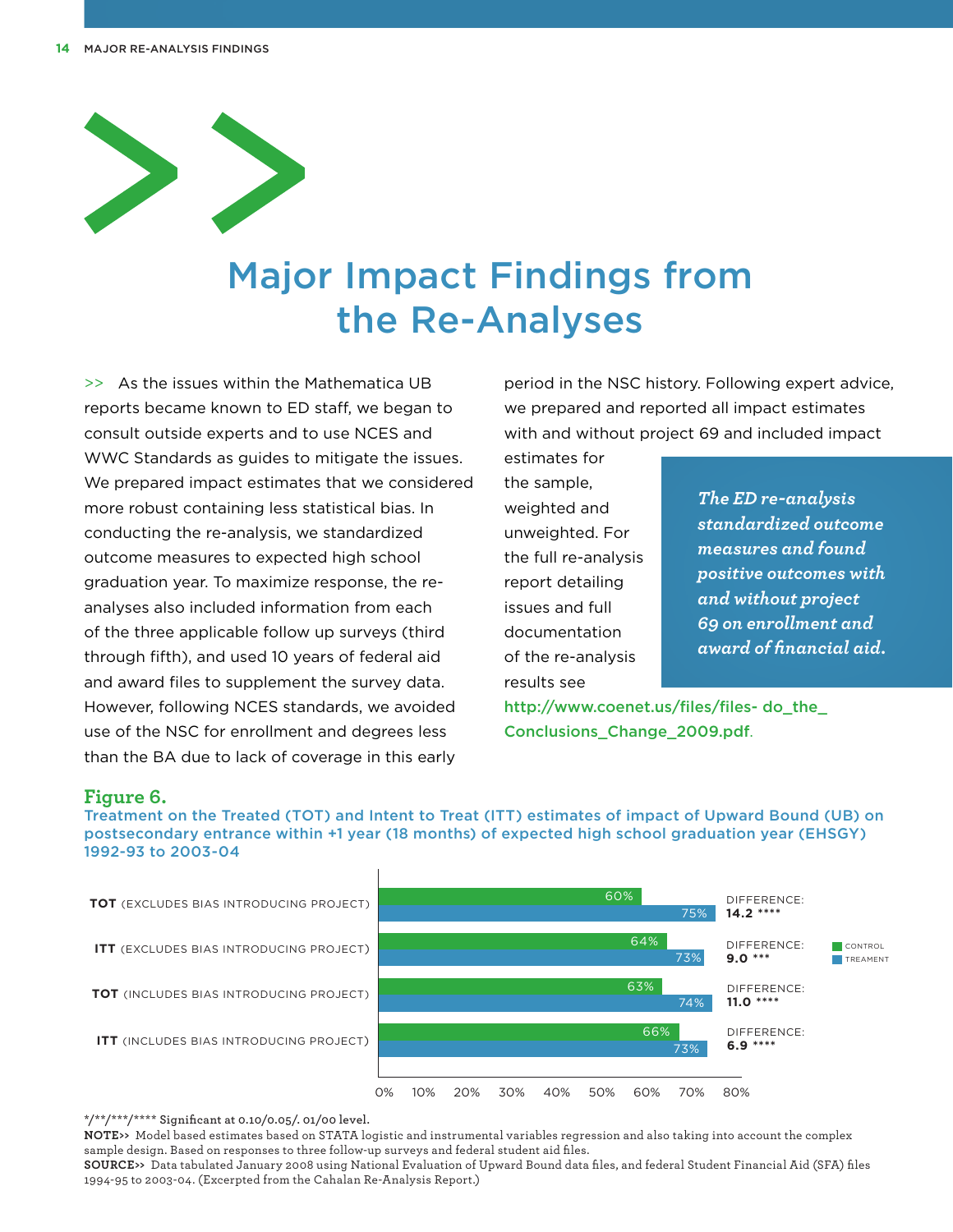## *Positive Impacts on Postsecondary Entrance and Financial Aid With and Without Project 69*

>> The QA re-analysis of the data standardizing outcome measures to expected high school graduation year (EHSGY) found there were substantial and statistically significant positive impacts on postsecondary entrance, application and award of financial aid, and completion of

any postsecondary degree or credential with and without project 69. Figure 6 gives an example of these findings for postsecondary entrance after 1 year. Similar impacts were seen for enrollment four years after expected high school graduation year.

## *BA Attainment Impact Analysis*

>> As noted the representational issues combined with the treatment control group non-equivalency in the heavily weighted project 69 introduced a serious uncontrolled bias into the Mathematica impact estimates. This was especially apparent for BA receipt and could not be addressed adequately by simply standardizing outcomes to expected high school graduation. As noted on average the control group from project 69 resembled Upward Bound Math/ Science program applicants, being in 10th grade at application, having advanced degree expectations and being more academically proficient. In contrast the treatment group from project 69 on average was comprised of students interested on-average in obtaining certificates, more academically at-risk, and having lower expectations. In fact, the project 69 treatment group was found in the QA review to be contributing fully one-third of the study sum of weights for the sub-group designated as academically at-risk in the overall sample. The PPSS external advisor, Dr. Chromy, recommended basing the BA analysis on the 66 projects that together exhibited a balanced treatment and control group and acknowledging that the study cannot adequately represent the large 4-year and above grantee stratum for which project 69 is the sole representative. The QA re-analysis found that

when there is an equivalent baseline treatment and control group, as is present when 66 of the 67 projects are taken together, there are also strong positive impacts on BA attainment. As seen in Figure 7, the Treatment on the Treated (TOT) impact

*Among the most impressive of the reanalysis findings was that when the treatment and control group are equivalent, there was a 50 percent increase in BA attainment by 6 years after expected high school graduation date for those students randomly assigned to UB and who participated in the program.* 

analyses revealed that those sampled students randomly assigned to UB and/or who participated in the program had about a 50 percent increase in likelihood of obtaining a BA in six years compared with those not randomly assigned and who did not participate in the program. The Intent to Treat (ITT) estimates found almost a 30 percent increase in BA receipt.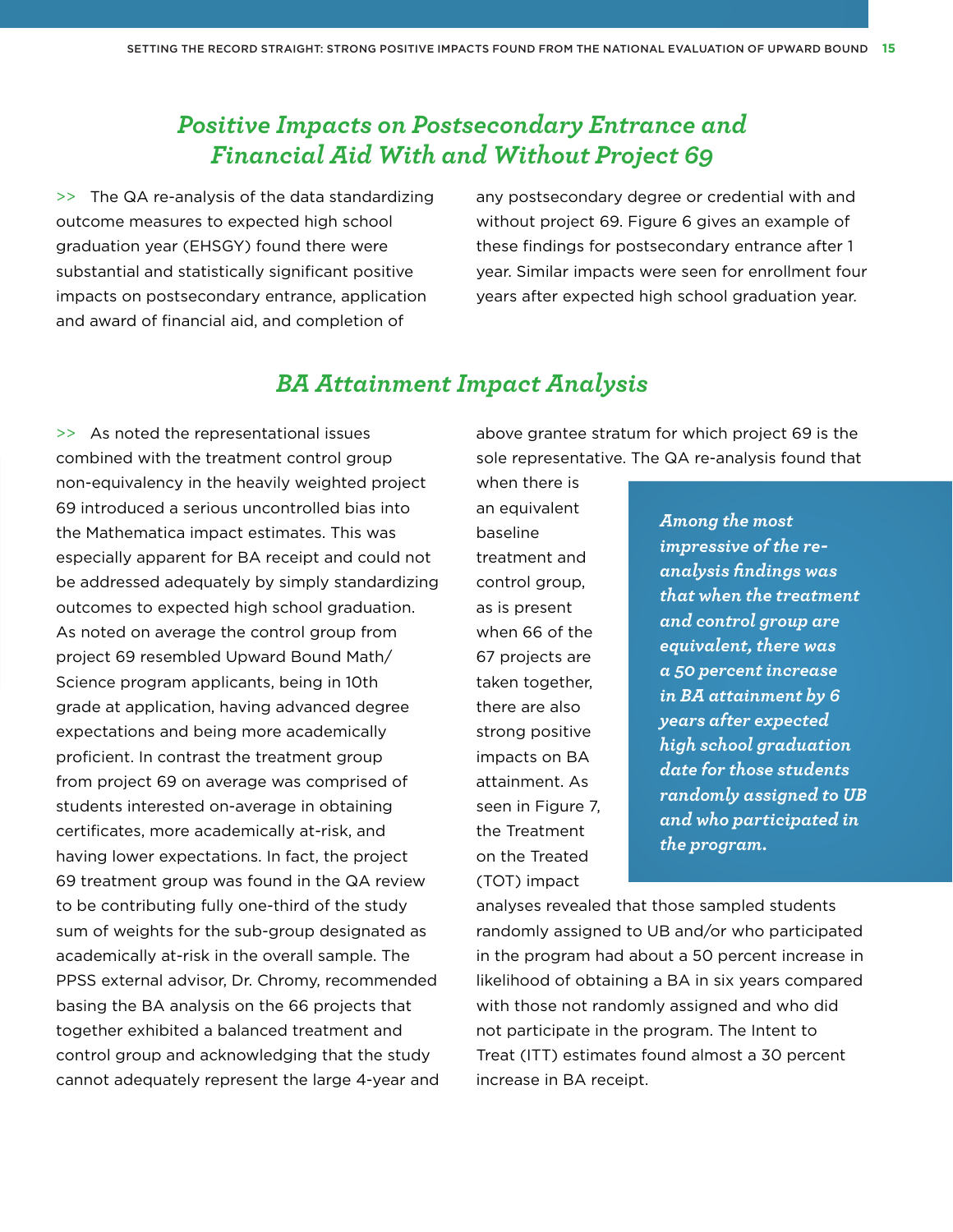#### **Figure 7.**

Impact of Upward Bound (UB) on Bachelor's (BA) degree attainment among low-income and firstgeneration college applicants to Upward Bound: estimates based on 66 of 67 projects in UB sample: National Evaluation of Upward Bound, study conducted 1992-93 to 2003-04



#### **\*/\*\*/\*\*\*/\*\*\*\* Significant at 0.10/0.05/. 01/00 level.**

**NOTE>>** TOT = Treatment on the Treated; ITT= Intent to Treat; EHSGY = Expected High School Graduation Year; NSC = National Student Clearinghouse; SFA = Student Financial Aid. Estimates based on 66 of 67 projects in sample representing 74 percent of UB at the time of the study. One project removed due to introducing bias into estimates in favor of the control group and representational issues. Model based estimates based on STATA logistic and instrumental variables regression taking into account the complex sample design. We use a 2-stage instrumental variables regression procedure to control for selection effects for the Treatment on the Treated (TOT) impact estimates. ITT estimates include 14 percent of control group who were in Upward Bound Math/Science or UB and 20-26 percent of treatment group who did not enter Upward Bound. Calculated January 2010.

## *Award of Any Postsecondary Degree or Credential.*

>> As seen in Figure 8, Mathematica's own estimate of attainment of "any postsecondary degree or credential" based on responders to the fifth-follow-up survey adjusted for nonresponse shows a positive substantial and significant Intent To Treat (ITT) impact of UB on award of "Any postsecondary degree or credential" of 13 percentage points (55 percent for UB and 42 percent for the control group) and a Treatment On the Treated (TOT) estimate of a 16 percentage point difference (Seftor et. al. 2009 Appendix tables C-7 and C14). Ignoring these findings, against the ED Technical Monitors' recommendation and that of the IES external reviewers to be conservative in use of NSC, Mathematica chose to present in the text tables in the body of the report and base their conclusions only those estimates that used NSC data for nonresponders to the fifth follow-up. Mathematica impact estimates shown in the body of the report coded the 25 percent of the sample who were fifth follow-up survey non-responders and who were not found in NSC as "not having any degree or certificate." This choice was made despite the fact that the 2-year and less than 2-year degree information was not even being collected by NSC in the applicable period. The significant and large positive results based on survey responses adjusted for non-response (displayed in Figure 8) are included in Mathematica's appendix tables but not in the text body. In the conclusions to their report, Mathematica reported that the study detected "no statistically significant" impacts on the important outcome measure of "award of postsecondary degree or certificate by the end of the study."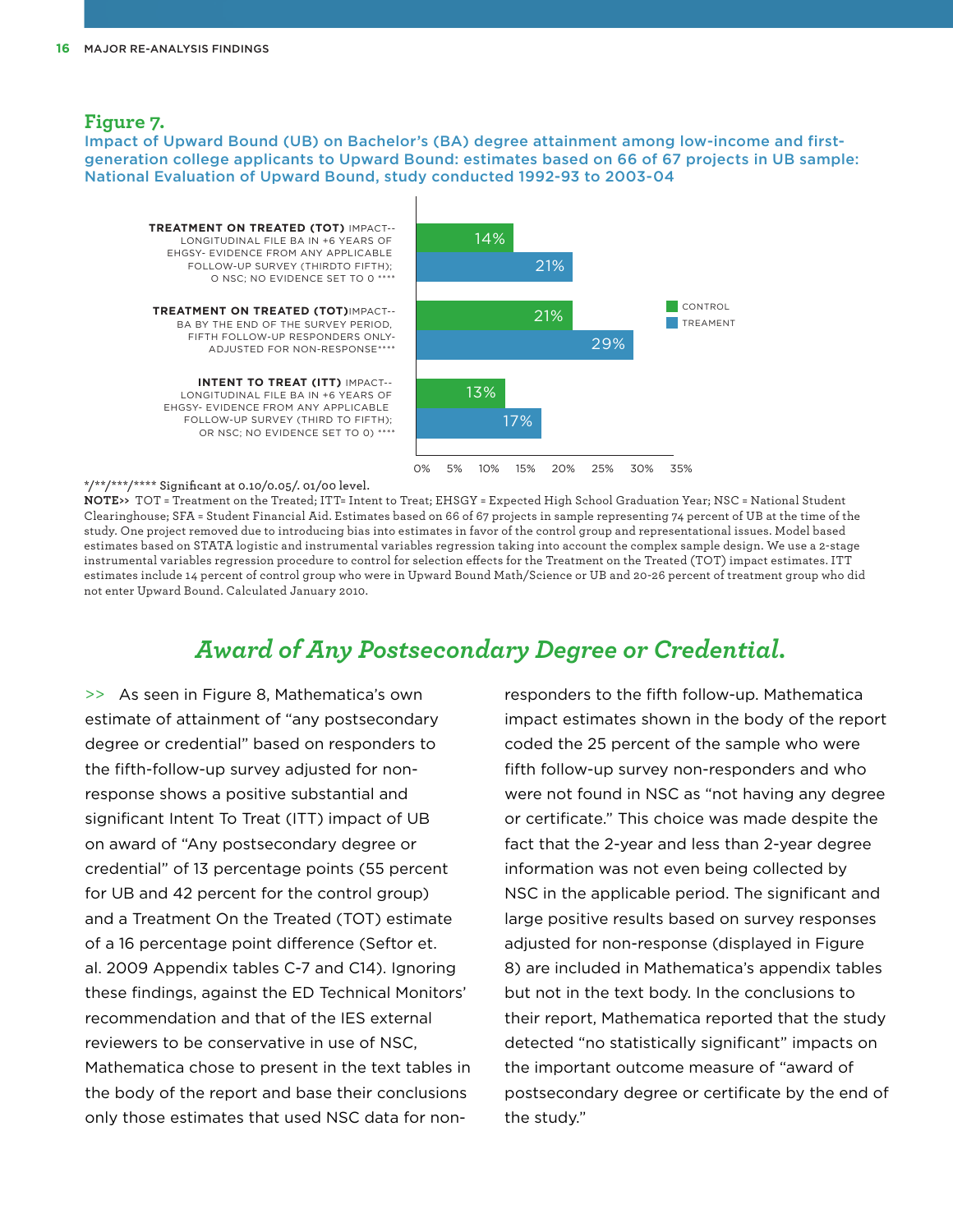#### **Figure 8.**

#### Treatment on the Treated (TOT) and Intent to Treat (ITT) and impact estimates for outcome measure of Award of Any Postsecondary Degree or Certificate by the end of the study period based on 67 of 67 sampled projects respondents to the Fifth Follow-Up Survey



#### **\*/\*\*/\*\*\*/\*\*\*\* Significant at 0.10/0.05/. 01/00 level.**

**NOTE>> Based on 67 of 67 projects sampled.** TOT = Treatment on the Treated; ITT= Intent to Treat. Estimated rates from STATA logistic and instrumental variables regression taking into account the complex sample design. Cahalan impact estimates used a non-response adjusted weight prepared by Mathematica. Mathematica impacts taken from Appendix Table C-7 and C-14 in the Seftor et. al. 2009 report and are not acknowledged in conclusions reported by Mathematica.

**SOURCE>>** Data tabulated January 2008 using: National Evaluation of Upward Bound data files, study sponsored by the Policy and Program Studies Services (PPSS), of the Office of Planning, Evaluation and Policy Development (OPEPD), U.S. Department of Education: study conducted 1992-93 to 2003-04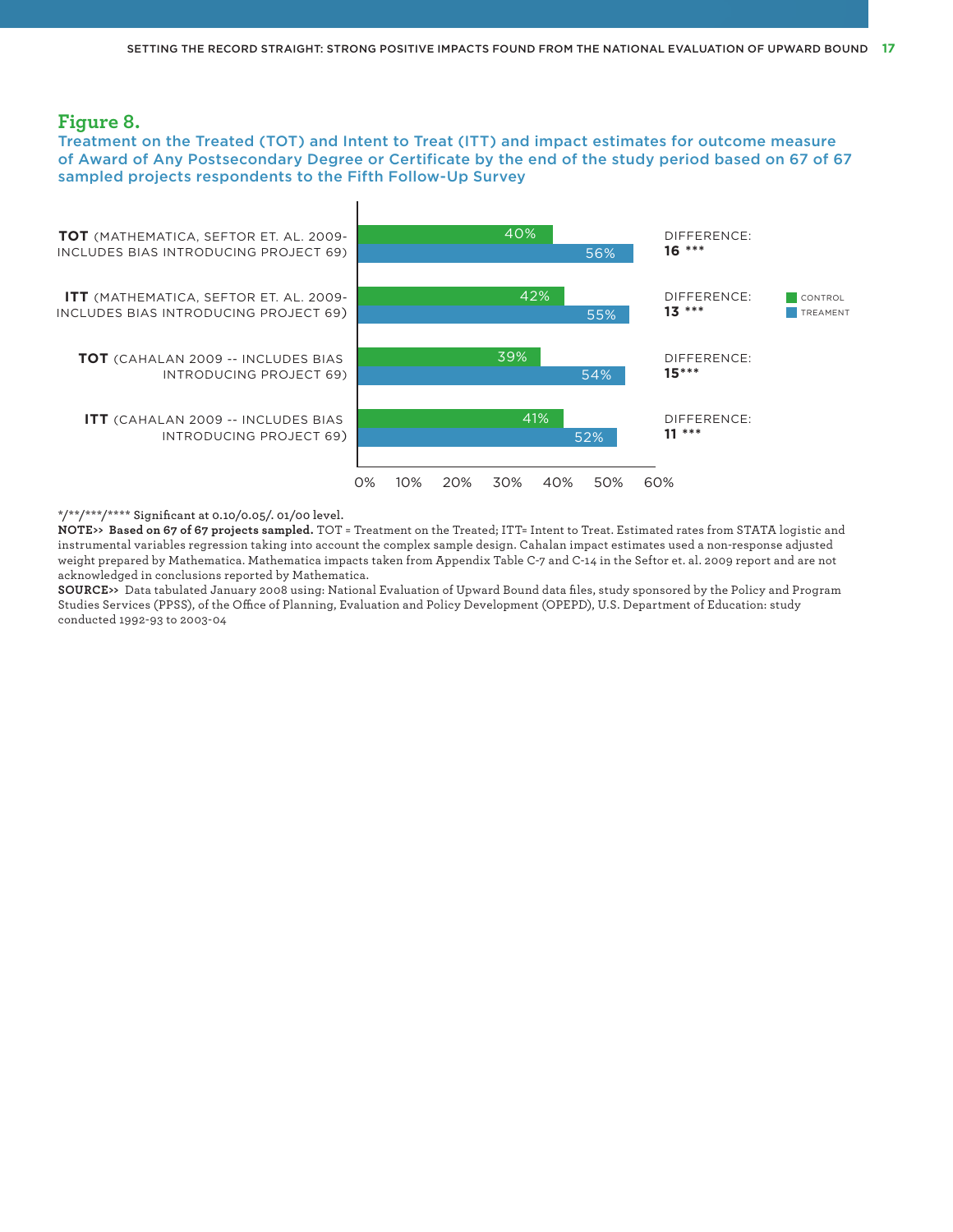

## Analysis of Control Group Receipt of Alternative Services and Treatment Group Non-Entrance into the Upward Bound Program

>> Before concluding this report another key issue needs to be discussed. A major standard of the random assignment method generally is that the treatment and control group must differ on receipt of the intervention or "the treatment" and that the impact must be attributable to the intervention or no conclusion can be reached. From the beginning of the Upward Bound evaluation, concerns have been raised by participating sites that a large percentage of

the control group also had pre-college supplemental services, most frequently other Federal TRIO programs such as Talent Search and even in some cases Upward Bound Math/ Science—a form of Upward Bound itself. They also reported that often those not randomly selected for the UB treatment group were placed in some other similar service precisely as a substitute for not being randomly selected to be given the regular UB program opportunity.

## *Extent of Receipt of Pre-College Services among the UB Sample.*

>> An analysis of the random assignment file, baseline and five follow-up surveys reveals key information about the extent to which the sample members from both the treatment and control group participated in various supplemental pre-college services. The random assignment file reveals that about 26 percent the students randomly assigned to be invited into Upward Bound, were coded as "waiting list dropouts." All of these cases were kept in the Intent to Treat (ITT) analyses as Treatment cases although it is unclear as to whether most of these students were actually given the "UB opportunity" due to lowincome family mobility and other factors. About 20 percent of the Treatment group reported on the First Follow-up Survey that they never entered Upward Bound and a number could not remember being asked to participate. Although about 20- 25 percent of the treatment sample did not enter Upward Bound, overall about 92 percent of the treatment group reported receiving some form of supplemental pre-college services (Upward Bound, Upward Bound Math/Science, or some other service such as Talent Search). Conversely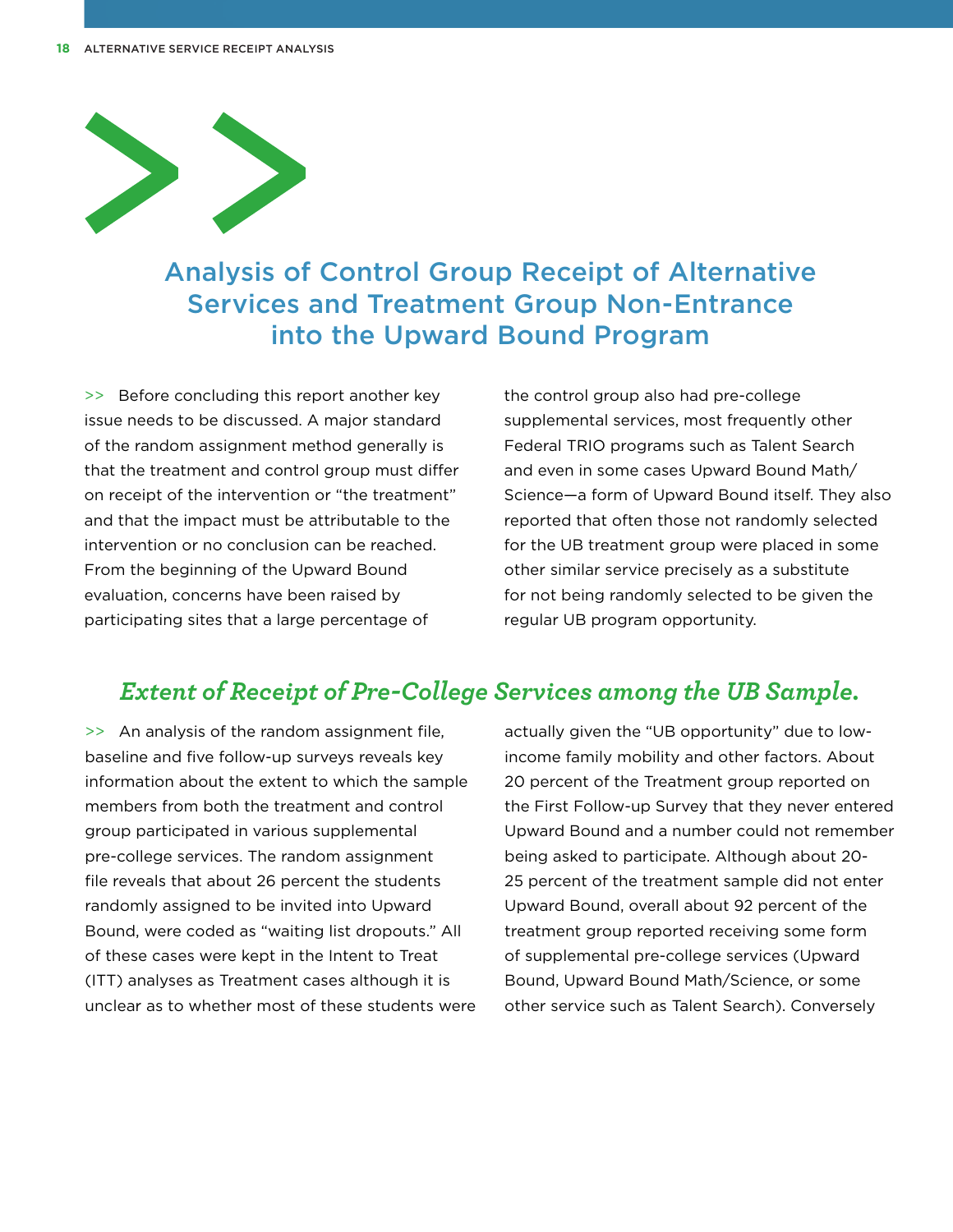among the control group about 14 percent reported entering Upward Bound or Upward Bound Math/Science and overall 60 percent of

*The majority of the control group also received some form of supplemental precollege supplemental access services. Most often this was another federal program college access service such a Talent Search or Upward Bound Math/Science.*

the control group reported some form of supplemental pre-college services in middle or high school by the end of high school. Most frequently for the control group this was reported to be the less intensive federal service, Talent Search. About one-third of both the treatment and control group

reported in study surveys that they received supplemental pre-college services such as Talent Search prior to the Random Assignment.

>> Surprisingly, even well-known scholars such as Haskins and Rouse (2013) misunderstand the information from the Mathematica study, assuming because of its random assignment method that it is a valid indicator of the effectiveness of all college access programs. This conclusion reflects a lack of understanding of the Upward Bound study and is a misuse of the data. As discussed above, the majority of both the treatment and control group in this study had some form of supplemental pre-college services. As noted in most cases the control group had another federal

TRIO service such as Talent Search or Upward Bound Math/Science. As noted by Heckman, Hohman, Smith and Khoo (2000), "evidence that one program is ineffective relative to close substitutes is not evidence that the type of service provided by all of the programs is ineffective, although that is the way experimental evidence is often interpreted." Considered in this light, some of the internal and external reviewers noted that the Mathematica Upward Bound study might be better analyzed using statistical methods such as two stage instrumental variables regression to observe differences in outcome measures for those who participated in different levels of services.

>> Below we present results observing differences in outcome variables for three groups: 1) those participating in Upward Bound or Upward Bound Math/Science; 2) those participating in some other presumably less intensive pre-college (most frequently the federal Talent Search program); and 3) those reporting not receiving any supplemental pre-college services. A two-stage instrumental variables method was used in which the first stage modeled selection differences between these groups on baseline variables and then these factors were used as control variables in the final models. Figures 9 and 10 respectively present results for postsecondary entrance within one year and for award of BA degree in six years for each of the service groups. Similar impacts were also found for financial aid indicators.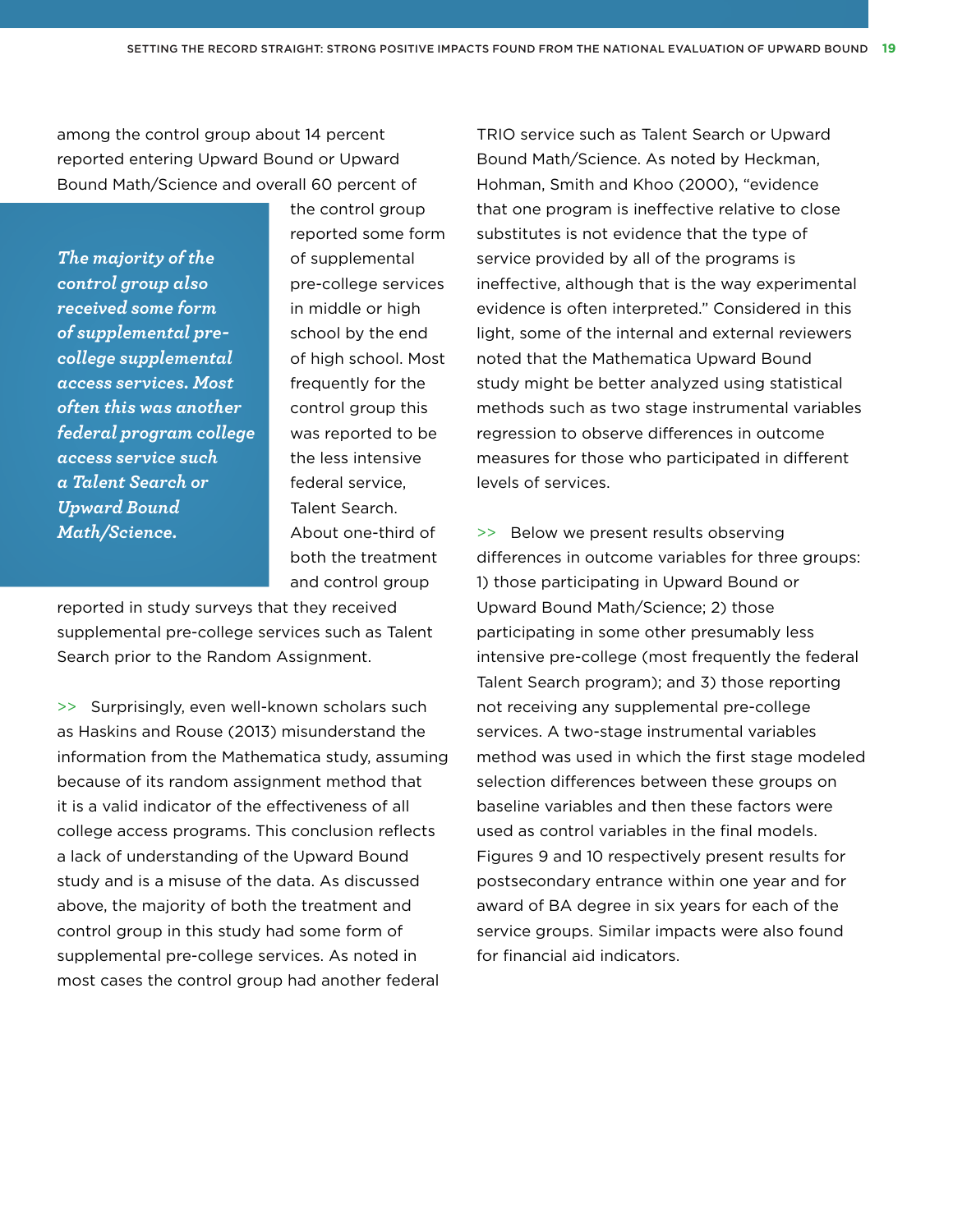>> As seen in Figure 9, about 75 percent of UB participants entered postsecondary education within one year of expected high school graduation. This compares with 45 percent for

students reporting no supplemental service college access services participation and 62 percent for those reporting receiving presumably less- intensive supplemental pre-college services.

#### **Figure 9.**

Estimates of relative impact of participation in various levels of pre-college access supplemental services on entry into postsecondary education within one year after expected high school graduation: National Evaluation of Upward Bound



**NOTE>>** Based on data from 66 of 67 projects participating in a Random Assignment Study of about 3,000 middle school and early high school low-income and first-generation UB applicants. The estimates in the figures shown are based on longitudinal data over a 10- year period in an analysis using instrumental two-stage regressions that first model factors related to differences in participation in services and then use these factors in the second stage to control for participation selection bias factors.

**SOURCE>>** Cahalan, Margaret: Addressing Study Error in the Random Assignment National Evaluation of Upward Bound: Do the Conclusions Change? The report can be accessed at the following site: http://www.pellinstitute.org/publications-Do\_the\_Conclusions\_Change\_2009.shtml. The study uses National Evaluation of Upward Bound data files and was sponsored by the Policy and Program Studies Services (PPSS) of the Office of Planning, Evaluation and Policy Development (OPEPD), U.S. Department of Education. Study conducted 1992–99 to 2003–04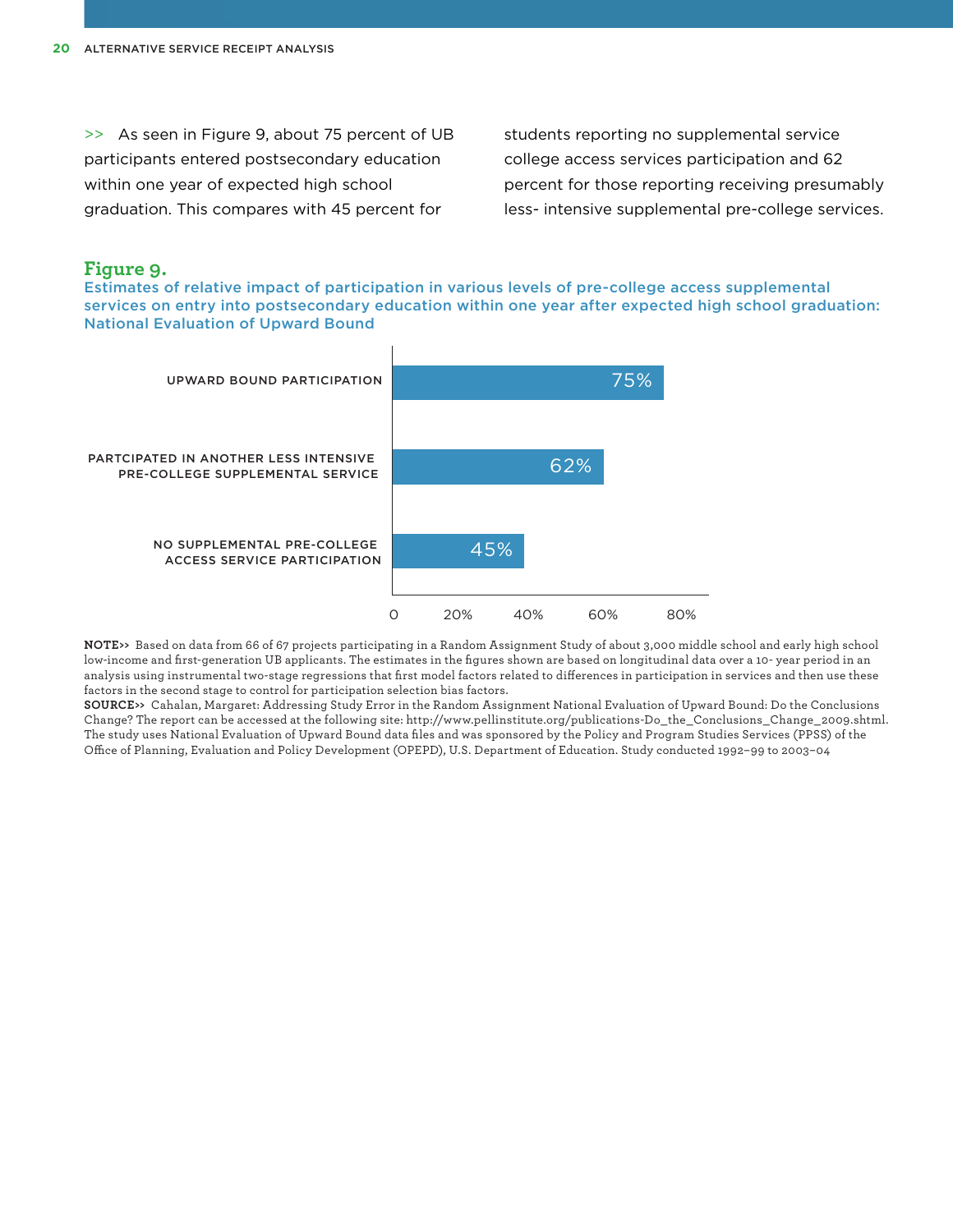>> As Figure 10 below indicates, among those low-income sample members who reported receiving no pre-college supplemental services, about 7 percent were found to have received a BA degree within six years of their expected high school graduation date. This is very similar to the national data from the National Educational Longitudinal Study (NELS) from the same time period (Ingles et. al. 2002) and also Census Bureau data on the percent of students from families in the lowest income quartile who attain a BA by age 24 (about 7 percent in 2004). Among those sample members not receiving Upward Bound or Upward Bound Math/Science (UBMS) but reporting receiving some other type of less intensive services such as Talent Search, about 15 percent had achieved a BA degree by six years after their expected high school graduation. Among those who entered the UB or UBMS program, about 21 percent had attained a BA by

six years after the expected high school graduation date (Cahalan, 2009). Thus the

instrumental variables regression controlling for selection factors revealed that UB participants were 3.3 times more likely to obtain a BA in six years when compared to those reporting no participation in college access services and 1.4 times as

*UB participants were 3.3 times more likely to obtain a BA in six years when compared to those reporting no participation in college access services and 1.4 times as likely when compared to those who reported receiving less intensive services.*

likely when compared to those who reported participating in other presumably less intensive services.

#### **Figure 10.**

Estimates of relative impact of participation in various levels of pre-college access supplemental services on BA attainment within 6 years of expected high school graduation: National Evaluation of Upward Bound



**NOTE>>** Based on data from 66 of 67 projects participating in a Random Assignment Study of about 3,000 middle school and early high school low-income and first-generation UB applicants. The estimates in the figures shown are based on longitudinal data over a 10-year period in an analysis using instrumental two-stage regressions that first model factors related to differences in participation in services and then use these factors in the second stage to control for participation selection bias factors

**SOURCE>>** Cahalan, Margaret: Addressing Study Error in the Random Assignment National Evaluation of Upward Bound: Do the Conclusions Change? The report can be accessed at the following site: http://www.pellinstitute.org/publications-Do\_the\_Conclusions\_Change\_2009. shtml. The study uses National Evaluation of Upward Bound data files and was sponsored by the Policy and Program Studies Services (PPSS) of the Office of Planning, Evaluation and Policy Development (OPEPD), U.S. Department of Education. Study conducted 1992–99 to 2003–04.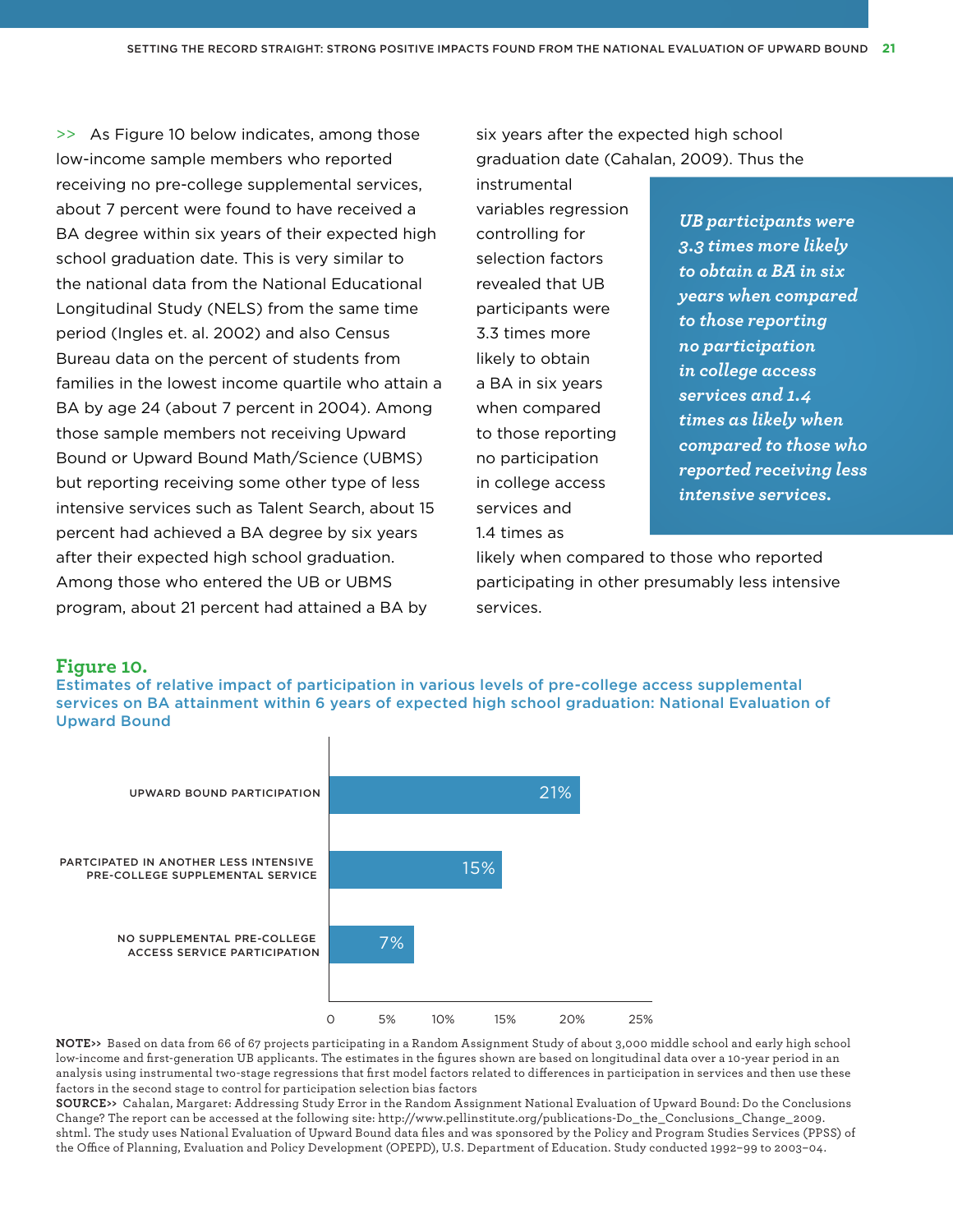

## Conclusion

>> Although Mathematica project staff and leadership were sent these fully-documented results in the period of the ED review process of their own final report, and asked to address the concerns raised in the QA review, the results presented above in figures 6 to 10 are not acknowledged in the Mathematica reports. Nor are the seriousness of the representational issues with project 69 or the extent of the treatment control group non-equivalency acknowledged. All impact estimates in the Mathematica reports include project 69, and misleadingly state that the major conclusions do not change substantially because of project 69. Buried in their final report is an admission that results are sensitive to project 69. The report states: "*Because Project 69 had below average impacts, reducing its weight relative to other projects resulted in larger overall impacts for most outcomes compared with the findings from the main impact analysis, which weighted all sample members according to their actual selection probabilities.*" This, however, is also a misleading statement about the effectiveness of project 69. As noted above in Figures 2 and 3, a closer look at project 69's treatment and control group clearly reveals that the so-called "below average impacts" in this project were not due to "project 69's poor performance" but were due in fact to the extreme differences between the treatment and control group in favor of the control group in this project.

>> In summary, as Technical Monitors for the study in QA analyses we found that the Mathematica reports are not transparent in reporting study issues and more robust positive results for Upward Bound. Despite being shown "more credible" positive results for Upward Bound that have been replicated, Mathematica continues to report to Congress, the policy research community, and the public unwarranted and non-transparent conclusions concerning the UB program's effectiveness<sup>1</sup>. This is a very serious matter that needs correcting by Mathematica Policy Research, as the responsible evaluation contractor, and by the US Department of Education.

>> As noted in 2012, COE submitted a detailed *Request for Correction* to the US Department of Education. The full text of this request is available at http://www.coenet.us/files/pubs\_reports-COE\_ Request\_for\_Correction\_011712.pdf. As of early 2014, the US Department of Education has refused to consider the COE *Request for Correction* of the Mathematica report, despite the fact that the request was accompanied by an *Statement of Concern* signed by leading researchers that can be found at http://www.coenet.us/files/ ED-Statement\_of\_Concern\_011712.pdf. In March of 2014, the co-authors of this paper formally submitted a request to the WWC to rescind its rating of the Mathematica reports as "meets evidence standards without reservations." We now offer this paper in additional support of these two requests.

**<sup>1</sup>** In his Nov 19, 2013 Presidential Address to the Association for Public Policy Analysis and Management (APPAM), Mathematica President and CEO, Dr. Paul Decker, presented the flawed data from the 2009 report (Sefter, et. al. 2009) to reaffirm publicly that the UB evaluation study detected no average impacts on UB major legislative goals. He characterized the response of what he called the "Youth Advocacy Community" to the study as constituting "misdemeanors" and "felonies."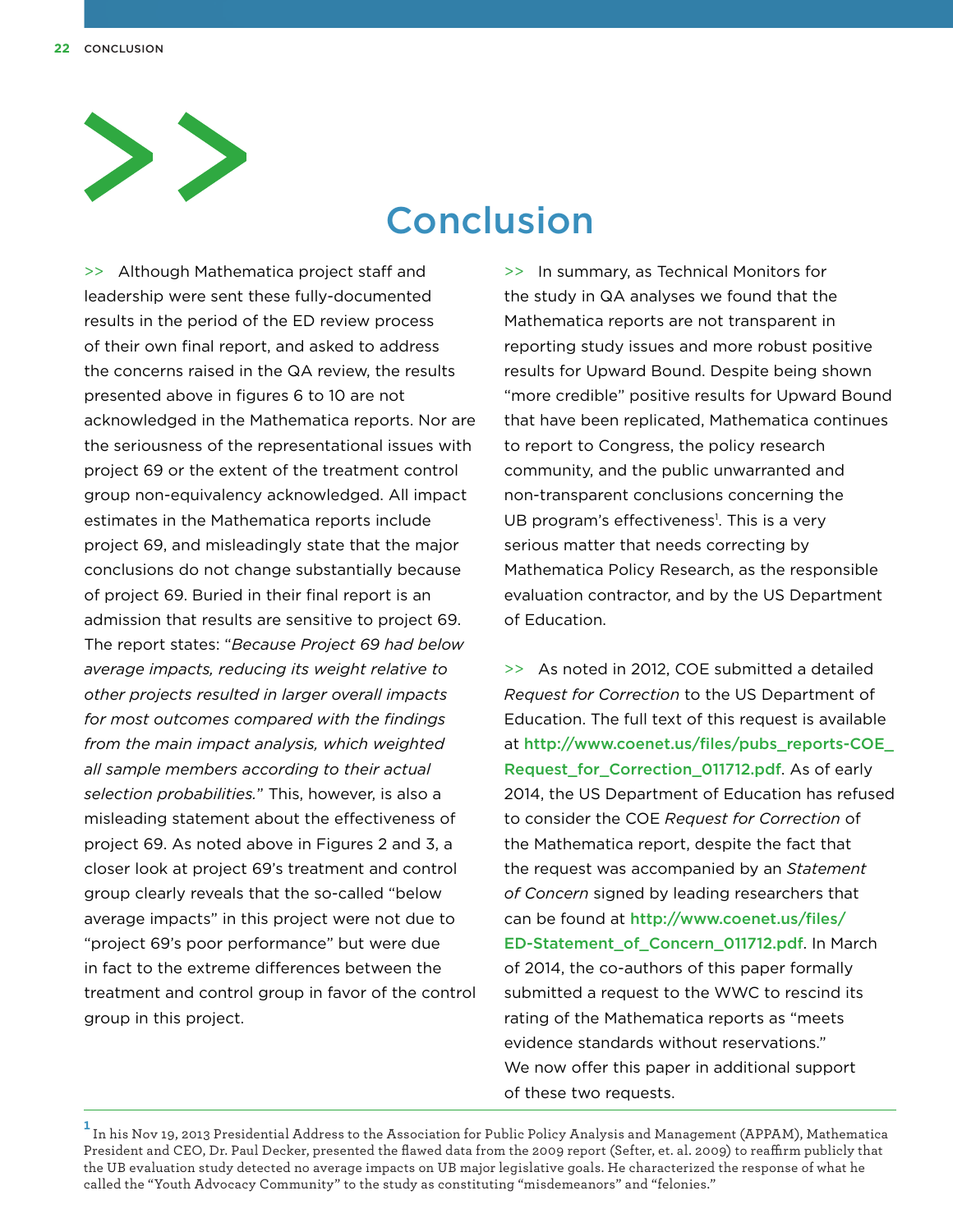## References:

- Cahalan, M. Addressing Study Error in the Random Assignment National Evaluation of Upward Bound: Do the Conclusions Change? can be accessed at the following site http://www.pellinstitute.org/publications-Do\_ the Conclusions Change 2009.shtml
- Haskins, R. and Rouse, C. "Time for Change: A New Federal Strategy to Prepare Disadvantaged Students for College," Brookings 2013.
- Heckman, J., Hohmann, N, Smith J., and Khoo, M. "Substitution and Dropout Bias in Social Experiments: A Study of an Influential Social Experiment," The Quarterly Journal of Economics, May 2000.
- Horn, L. J., Chen, X., and MPR Associates. "Toward Resiliency: At-Risk Students Who Make It to College." U.S. Department of Education, Office of Educational Research and Improvement. Washington, DC: U.S. Government Printing Office, May 1998.
- IES, National Center for Education Statistics (NCES) Statistical Standards--- These may be accessed at the following site URL: http://nces.ed.gov/statprog/
- IES, What Works Clearinghouse Standards ---these may be accessed at the following site URLs: http://ies.ed.gov/ ncee/wwc/pdf/wwc\_version1\_standards.pdf http://ies.ed.gov/ncee/wwc/references/idocviewer/doc.aspx?docid=19&tocid=1/
- Ingels, S.J., T.R. Curtin, P. Kaufman, M.N. Alt, and Chen, X. Coming of Age in the 1990s: The Eighth-Grade Class of 1988 12 Years Later. (NCES 2002–321). Washington, DC: U.S. Department of Education, National Center for Education Statistics, 2002.
- Joint Committee on Standards for Educational Evaluation (JCSEE). (widely recognized education evaluation professional standards) (website for which is http://www.jcsee.org/)
- Myers, D., and Schirm, A. The Short-Term Impacts of Upward Bound: An Interim Report. Washington, DC: U.S. Department of Education, Planning and Evaluation Service, 1996.
- Myers, D., T. Olsen, R., Seftor, N., Young, J., and Tuttle, C. "The Impacts of Regular Upward Bound: Results from the Third Follow-Up Data Collection." Report submitted to the U.S. Department of Education. Washington, DC: Mathematica Policy Research, Inc., 2004.
- Myers, D., and Schirm, A. "The Impacts of Upward Bound: Final Report on Phase I of the National Evaluation." Report submitted to the U.S. Department of Education. Washington, DC: Mathematica Policy Research, Inc., 1999.
- Nathan, A.B. Does Upward Bound Have an Effect on Student Educational Outcomes? A Reanalysis of the Horizons Randomized Controlled Trial Study. A dissertation submitted in partial fulfillment of the requirements for the degree of Doctor of Philosophy (Educational Leadership and Policy Analysis) at the University of Wisconsin-Madison 2013 Date of final oral examination: 02/08/2013.
- Olsen, R., Seftor, N., Silva, T., Myers, D, DesRoches, D., and Young, J. "Upward Bound Math/Science: Program Description and Interim Impact Estimates." U.S. Department of Education. Washington, DC: Mathematica Policy Research, Inc., 2007.
- Seftor, Neil S., Arif, M. and Schirm, A.. "The Impacts of Regular Upward Bound on Postsecondary Outcomes 7-9 Years After Scheduled High School Graduation." Report submitted to the U.S. Department of Education. Washington, DC: Mathematica Policy Research, Inc., 2009.
- Seastrom, M. NCES Statistical Standards (NCES 2003–601). U.S. Department of Education, National Center for Education Statistics. Washington, DC: U.S. Government Printing Office, 2002.
- Whitehurst, Grover T., "Testimony to 2005 Congress in IES Hearings," November 2011.